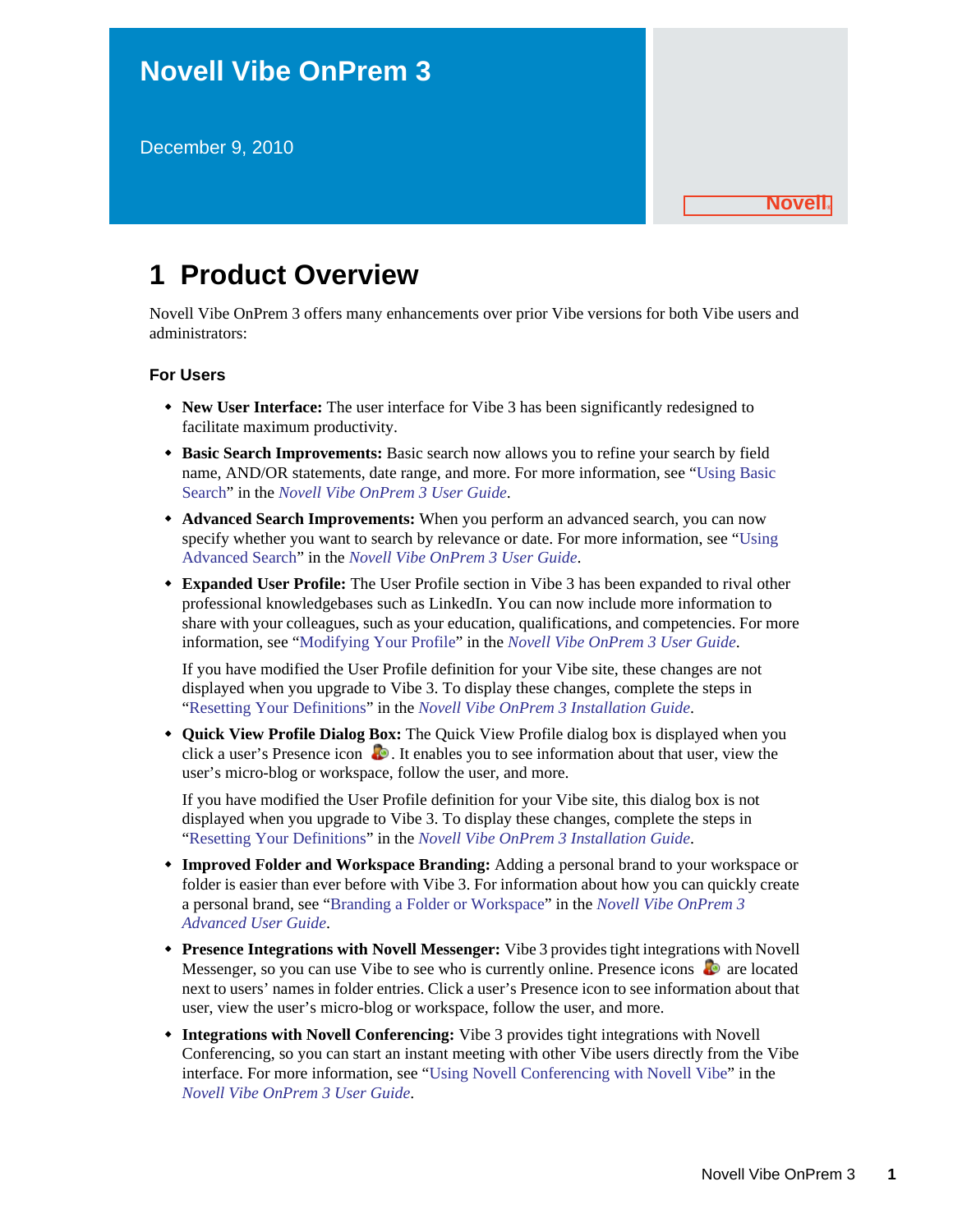- **Entry-Level Access Controls:** You can now set access controls on individual entries that differ from those set on the parent folder. For more information, see "Controlling Access to Entries" in the *Novell Vibe OnPrem 3 Advanced User Guide*.
- **Delete Past Versions of Documents:** You can now delete past versions of a document.
- **Minor Versioning:** You can now track documents on a more granular level. For example, instead of versions of a document being 1, 2, 3, Vibe documents can now be versioned as 1, 1.2, 2, 2.2, 2.3, and so forth.
- **Version Notes:** You can now add personal notes to specific versions of a document. For more information, see "Adding a Note about a File or File Version" in the *Novell Vibe OnPrem 3 User Guide*.

#### **For Administrators**

- **Support for Windows Authentication:** You can configure a single sign-on experience for your users when Vibe is running on a Windows server. For more information, see "Configuring Single Sign-On with Internet Information Services for Windows" in the *Novell Vibe OnPrem 3 Installation Guide*.
- **Site-wide brand:** You can create a site-wide brand and manage users' ability to create individual brands on lower-level workspaces. For more information, see "Creating a Site-Wide Brand" in the *Novell Vibe OnPrem 3 Administration Guide*.
- **Default home page:** Vibe now allows you to set a default home page where all users are first taken when they access the Vibe site. You can create a separate default home page for visitors. For more information, see "Setting a Default Home Page" in the *Novell Vibe OnPrem 3 Administration Guide*.
- **User and group management:** When you move or rename users and groups that are being synchronized via LDAP, Vibe now recognizes the change and maintains the association between the user or group that was moved or renamed and the LDAP server. For more information, see "LDAP Attribute to Identify a User" in the *Novell Vibe OnPrem 3 Installation Guide*.
- **User Visibility:** Vibe now allows you to hide one set of users from another set of users. For example, you might want to do this if your Vibe site has users from more than one company and you want users to see only the users who belong to the same company. For more information, see "Restricting Groups of Users from Seeing One Another" in the *Novell Vibe OnPrem 3 Administration Guide*.
- **Integrations with Novell Messenger:** Vibe 3 provides tight integrations with Novell Messenger, which allows Vibe users to see who is currently online in Vibe. Presence icons  $\bullet$ are located next to users' names in folder entries.

Vibe administrators must configure Novell Messenger to work with Novell Vibe, as described in "Integrating Novell Vibe OnPrem with Novell Messenger" in the *Novell Messenger 2.2 Administration Guide*.

 **Integrations with Novell Conferencing:** Vibe 3 provides tight integrations with Novell Conferencing, so you can start an instant meeting with other Vibe users directly from the Vibe interface. For more information, see "Using Novell Conferencing with Novell Vibe" in the *Novell Vibe OnPrem 3 User Guide*.

Vibe administrators must configure Novell Messenger to work with Novell Conferencing, as described in "Novell Conferencing" in the *Novell Vibe OnPrem 3 Administration Guide*.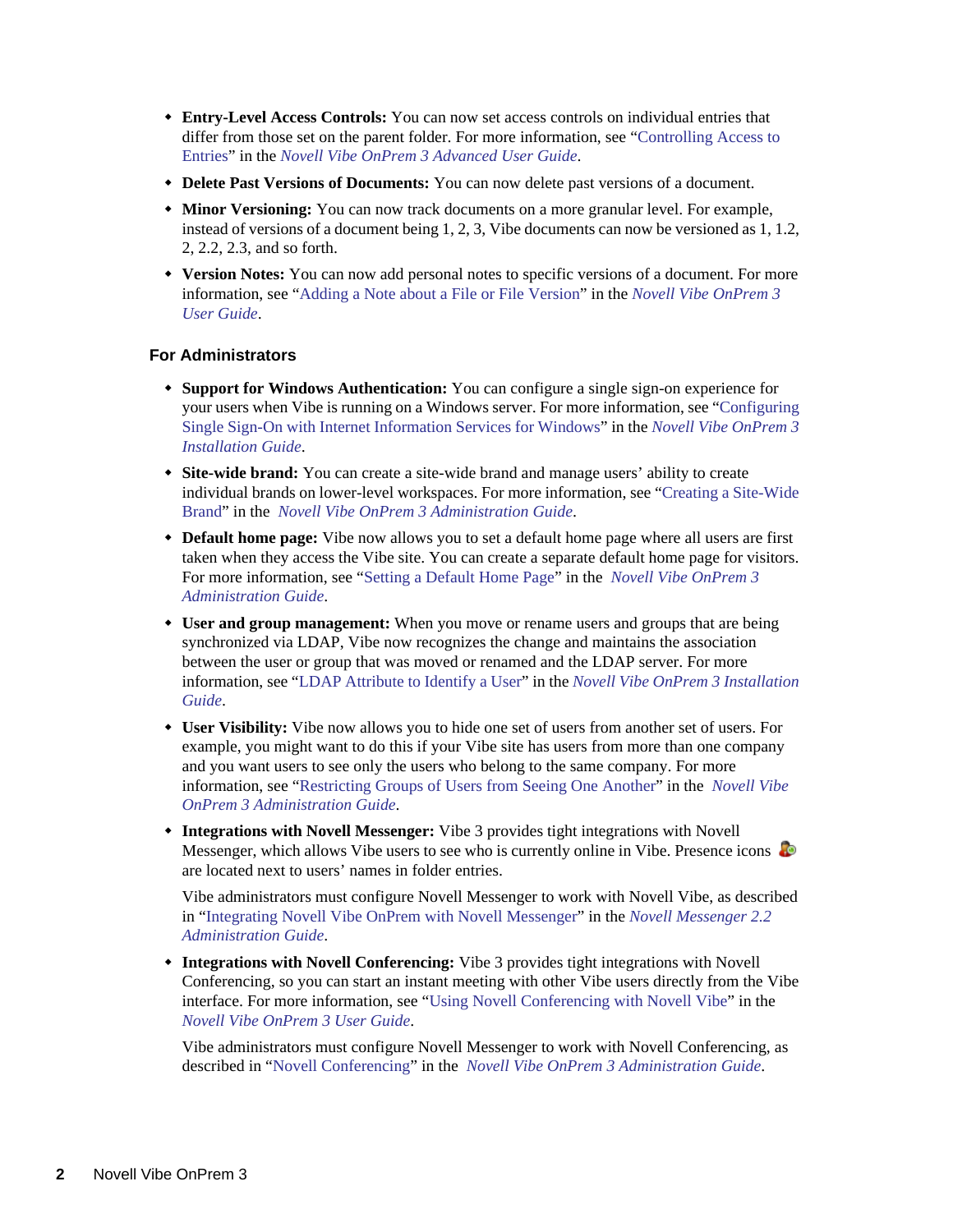**Using a Custom Address to Send Vibe Mail Messages:** You can configure Vibe to send email messages and notifications from a zone-specific or site-wide address. In previous versions of Vibe, when a user sends an e-mail message from Vibe, the message can be shown only as being from that specific user.

For more information, see "Configuring Vibe to Send E-Mail Messages and Notifications from a Custom Address" in the *Novell Vibe OnPrem 3 Administration Guide*.

# **2 Vibe System Requirements**

Novell Vibe 3 system requirements (including requirements for mobile devices that access the Vibe mobile interface) are listed in "Vibe OnPrem System Requirements" in the *Novell Vibe OnPrem 3 Installation Guide*.

# **3 Linux Installation Instructions**

- **1** Make sure that the Linux server where you plan to install Novell Vibe meets the system requirements.
- **2** If a Web server is currently running on the Vibe server, stop it, and preferably disable it.
- **3** Create or select a non-root Linux user and group that you want to own the Vibe directories and files and to run the Vibe software.
- **4** Download the Vibe software to a temporary directory on your Linux server.
- **5** In a terminal window, become root by entering su and the root password.
- **6** In the directory where you downloaded and extracted the Vibe software, enter the following command to start the Vibe installation program:

./installer-teaming.linux

Complete installation instructions are available in the *Novell Vibe OnPrem 3 Installation Guide*.

## **4 Windows Installation Instructions**

- **1** Make sure that the Windows server where you plan to install Novell Vibe meets the system requirements.
- **2** Log in to the Windows server as a user with Administrator rights.
- **3** If a Web server is currently running on the Vibe server, stop it, and preferably disable it.
- **4** Download the Vibe software to a temporary directory on your Windows server.
- **5** In Windows Explorer, browse to the directory where you downloaded and extracted the Vibe software, then double-click the installer-teaming.exe file to start the Vibe Installation program.

Complete installation instructions are available in the *Novell Vibe OnPrem 3 Installation Guide*.

## **5 Update Issues**

- [Section 5.1, "Incompatibility between Index Servers When Updating a High Availability](#page-3-1)  [System," on page 4](#page-3-1)
- [Section 5.2, "Caching Issues When Updating from a Previous Vibe Release to Vibe 3 Beta 5](#page-3-0)  [and Later," on page 4](#page-3-0)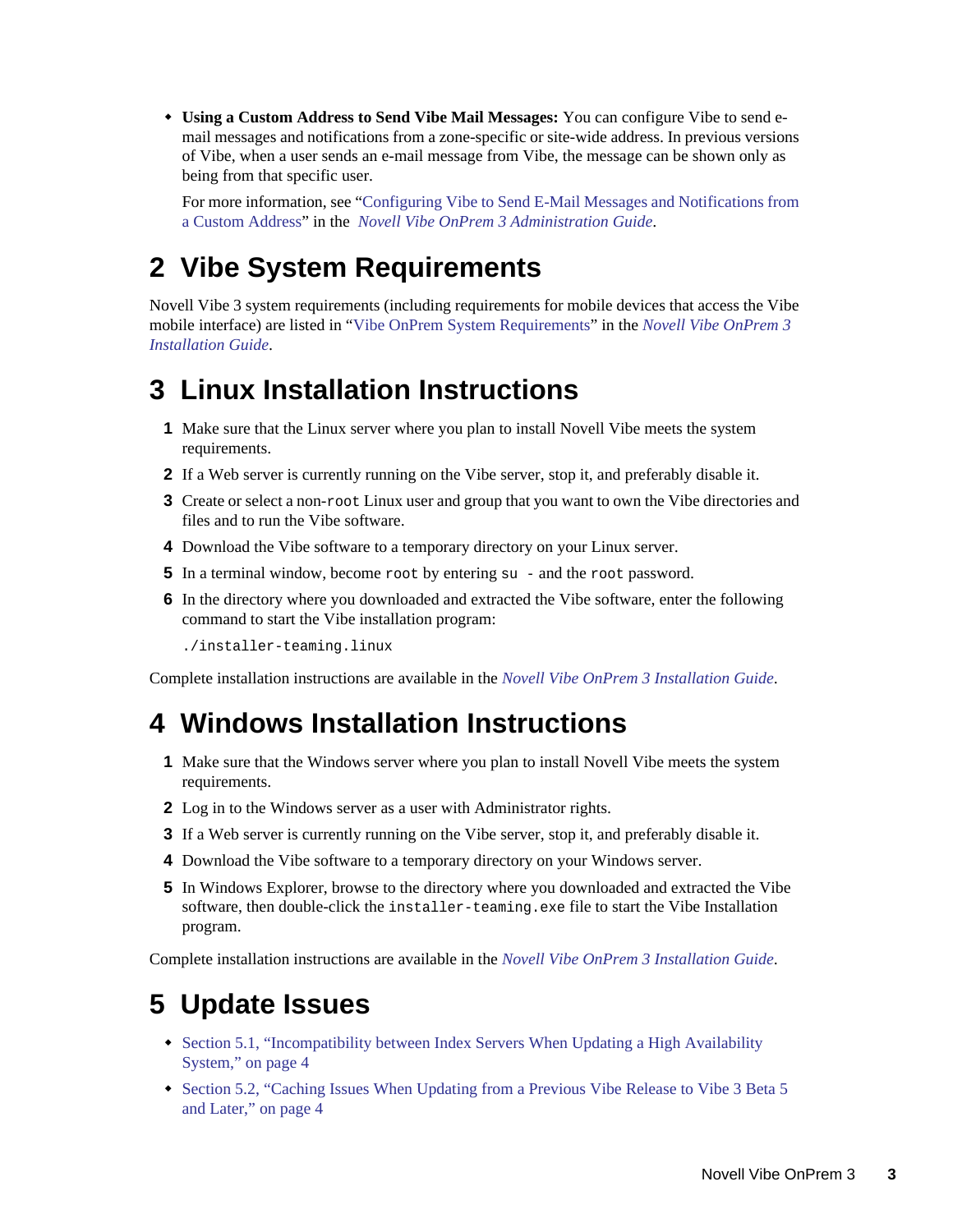- [Section 5.3, "Issues When Updating from a Previous Vibe Release to Vibe 3," on page 5](#page-4-0)
- [Section 5.4, "Performance Issues after Updating to a New Version," on page 5](#page-4-1)

## <span id="page-3-1"></span>**5.1 Incompatibility between Index Servers When Updating a High Availability System**

When you update your high availability Vibe system to Vibe 3, any deferred log records that currently exist become incompatible with each other.

To ensure that no incompatibility issues arise with deferred update logs during the upgrade to Vibe 3, you must clear all deferred update logs prior to upgrading.

For information on how to clear deferred update logs, see "Performing Maintenance on a High Availability Lucene Index" in the *Novell Vibe OnPrem 3 Administration Guide*.

## <span id="page-3-0"></span>**5.2 Caching Issues When Updating from a Previous Vibe Release to Vibe 3 Beta 5 and Later**

If you have done performance tuning for your Vibe cache, you might experience caching issues after you upgrade from a previous release to Vibe 3, if you have modified either of the following configuration files:

- ehcache-hibernate.xml (single-server Vibe environment)
- ehcache-hibernate-clustered.xml (clustered Vibe environment)

You encounter issues only if you have modified either of the above files, because these files are overwritten during the Vibe upgrade.

The issues you experience differ depending on whether you have a single-server Vibe environment, or whether you have a clustered Vibe environment.

If you have modified the ehcache-hibernate.xml file in order to optimize the caching performance for your single Vibe server, you might notice a decrease in caching performance after you upgrade Vibe.

If you have modified the ehcache-hibernate-clustered.xml file in order to configure your clustered environment, you might notice that items that are added to the Vibe site are not always visible, or other erratic behavior. This is because information is not being cached and synchronized correctly across the various Vibe servers.

To resolve caching issues after an upgrade:

**1** Modify the ehcache-hibernate.xml file or the ehcache-hibernate-clustered.xml file to reflect the file's state before the Vibe upgrade.

The files are located in the following directories:

```
Linux: /opt/novell/teaming/apache-tomcat/
                                     webapps/ssf/WEB-INF/classes/config
Windows: c:\Program Files\Novell\Teaming\apache-tomcat\
                                     webapps\ssf\WEB-INF\classes\config
```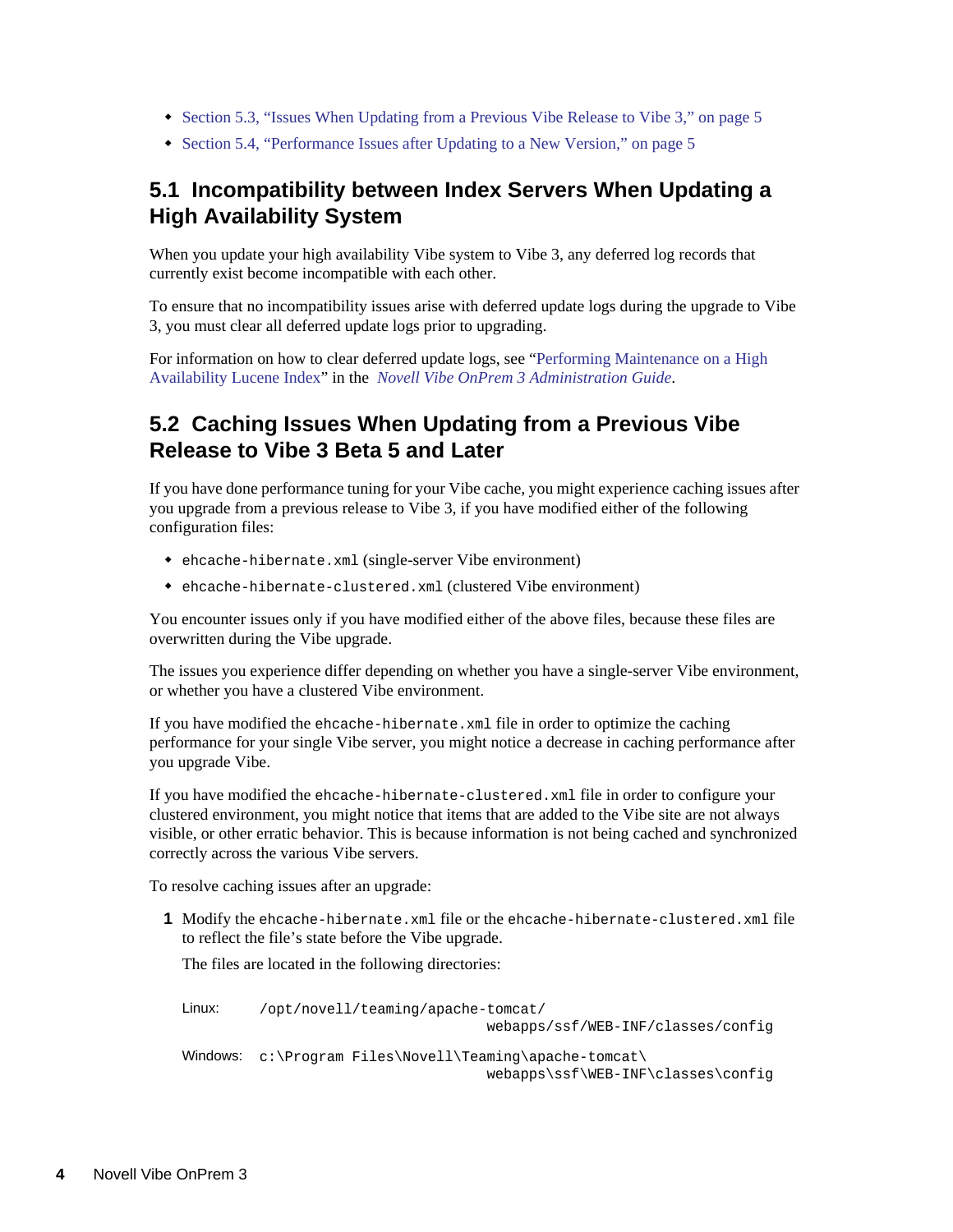To see what these files looked like before the Vibe upgrade, you can look in the backup directories, in the following locations:

```
Linux: /opt/novell/teaming/teaming-backup/
                                    ssf/WEB-INF/classes/config
Windows: c:\Program Files\Novell\Teaming\teaming-backup\
                                    ssf\WEB-INF\classes\config
```
**IMPORTANT:** Use these backup files only as a reference. Do not replace the entire ehcachehibernate.xml file or ehcache-hibernate-clustered.xml file with the files in the backup directory. The new files contain important new settings that must be retained. You must manually add any customizations that existed in your old files.

- **2** (Conditional) If you have a clustered Vibe environment and you need to modify the ehcachehibernate-clustered.xml file, ensure that the values for the hostName, multicastGroupAddress, and multicastGroupPort properties are correct in the new ehcache-hibernate-clustered.xml file.
- **3** Save any modifications that you made to the configuration files, then restart Vibe.

## <span id="page-4-0"></span>**5.3 Issues When Updating from a Previous Vibe Release to Vibe 3**

- ["Clearing Your Browser Cache" on page 5](#page-4-2)
- ["Resetting Your Definitions" on page 5](#page-4-3)

#### <span id="page-4-2"></span>**5.3.1 Clearing Your Browser Cache**

When upgrading to Vibe 3, each user who has used a previous version of Vibe must clear his or her browser's cache, regardless of the browser he or she is using. Not clearing the browser cache results in an incorrect Vibe display.

Ensure that you communicate this to each Vibe user in your system.

#### <span id="page-4-3"></span>**5.3.2 Resetting Your Definitions**

Various aspects of the Vibe interface have been redesigned and enhanced in Vibe 3. Some of these enhancements affect entries, folders, user profiles, and user workspaces. If you have made customizations to these areas of Vibe, you must reset these definitions in order to see the Vibe 3 enhancements. For more information, see "Resetting Your Definitions" in "Updating from Novell Teaming 2.1 to Novell Vibe 3" in the *Novell Vibe OnPrem 3 Installation Guide*.

## <span id="page-4-1"></span>**5.4 Performance Issues after Updating to a New Version**

After upgrading your Vibe system to a new version, you experience performance issues when you first navigate the Vibe system. This is because Vibe needs to compile the JSPs after an upgrade.

These performance issues do not persist on subsequent visits to the Vibe site.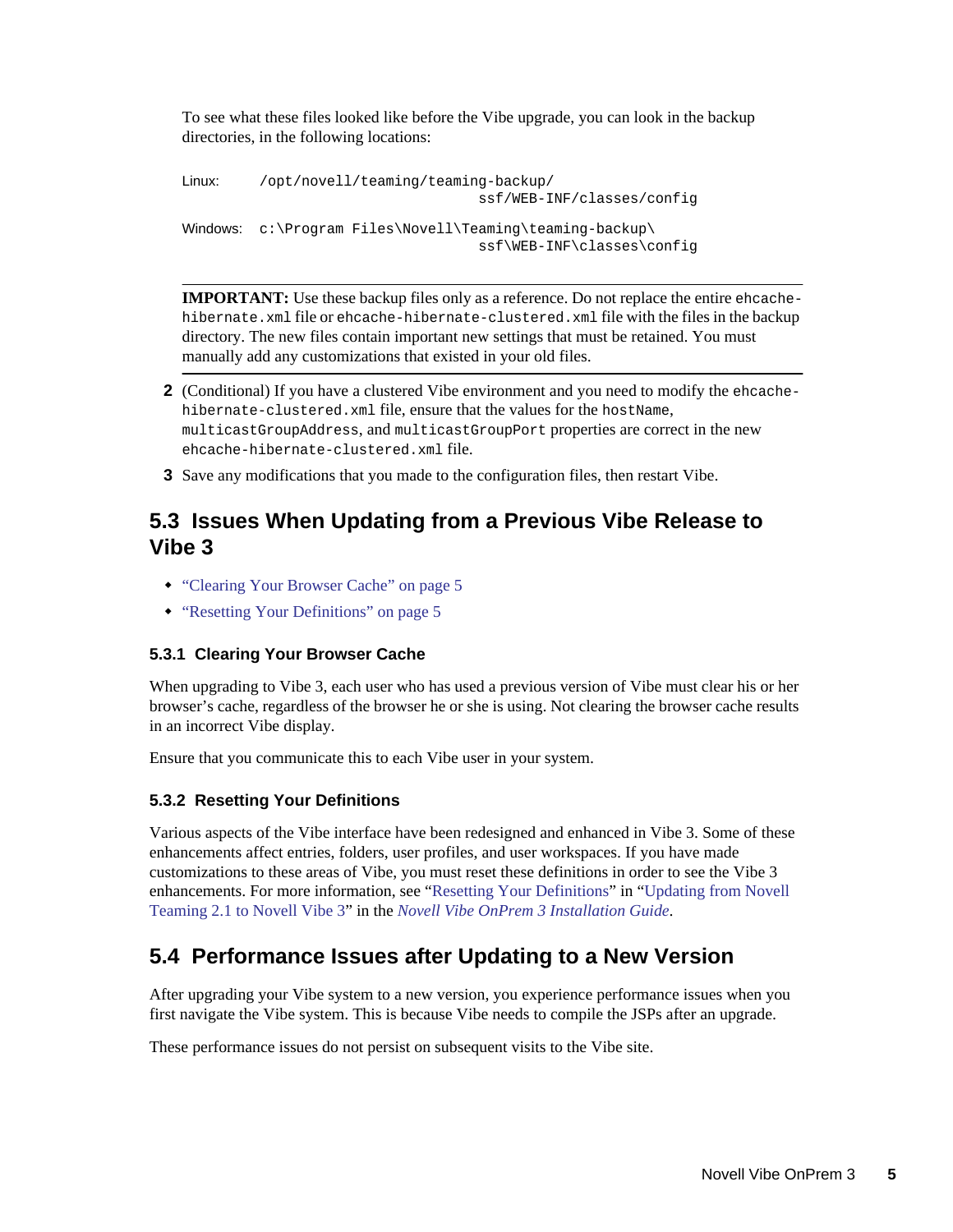# **6 Installation Issues**

- [Section 6.1, "The Vibe Server and the Lucene Server Must Use the Same JDK," on page 6](#page-5-0)
- [Section 6.2, "Character Restrictions in Usernames and Passwords," on page 6](#page-5-1)
- [Section 6.3, "Username Character Restrictions for LDAP Synchronization and Login," on](#page-5-2)  [page 6](#page-5-2)
- [Section 6.4, "Character Restrictions in the Software Installation Directory Name," on page 7](#page-6-2)
- [Section 6.5, "Character Restrictions in the File Repository Directory Name," on page 7](#page-6-1)
- [Section 6.6, "Default Database Name," on page 7](#page-6-0)
- [Section 6.7, "Restrictions on Applet Support," on page 7](#page-6-3)
- [Section 6.8, "Edit in Place Support for Mac Users," on page 8](#page-7-0)
- [Section 6.9, "NFS Support," on page 8](#page-7-1)
- [Section 6.10, "Firewall Issue on Windows Server 2008," on page 8](#page-7-2)
- [Section 6.11, "JDK Dependency for SSL Connections to WebDAV Servers," on page 9](#page-8-0)
- [Section 6.12, "Updated Visual C++ Redistributable Package on Windows," on page 9](#page-8-1)
- [Section 6.13, "Installation on a Double-Byte Linux Operating System," on page 9](#page-8-2)
- [Section 6.14, "Compatibility with Access Manager," on page 10](#page-9-0)

## <span id="page-5-0"></span>**6.1 The Vibe Server and the Lucene Server Must Use the Same JDK**

If Vibe and the Lucene Index are running on separate servers, you must use the same JDK for both servers. Using different JDKs results in undesired behavior, such as not being able to create calendar entries.

## <span id="page-5-1"></span>**6.2 Character Restrictions in Usernames and Passwords**

Do not use extended characters or double-byte characters in Novell Vibe usernames and passwords. This includes usernames and passwords that are synchronized from an LDAP directory into Vibe.

This limitation is caused by the open source [Spring Security](http://static.springframework.org/spring-security/site) (http://static.springframework.org/ spring-security/site) that Vibe uses for authentication, in combination with the various authentication methods (both [basic authentication](http://en.wikipedia.org/wiki/Basic_access_authentication) (http://en.wikipedia.org/wiki/ Basic access authentication) and [form-based authentication](http://en.wikipedia.org/wiki/Form_based_authentication) (http://en.wikipedia.org/wiki/ Form based authentication)) used by single sign-on products such as Novell Authentication Manager, by Web services, and by WebDAV. Only ASCII characters are properly interpreted in all combinations.

## <span id="page-5-2"></span>**6.3 Username Character Restrictions for LDAP Synchronization and Login**

LDAP usernames that contain special characters  $( / \ \ \, * \ ? \ \ \, < > : | )$  cannot be used as Novell Vibe usernames. If your LDAP directory includes usernames with these characters, they synchronize to the Vibe site, but the associated users cannot log in.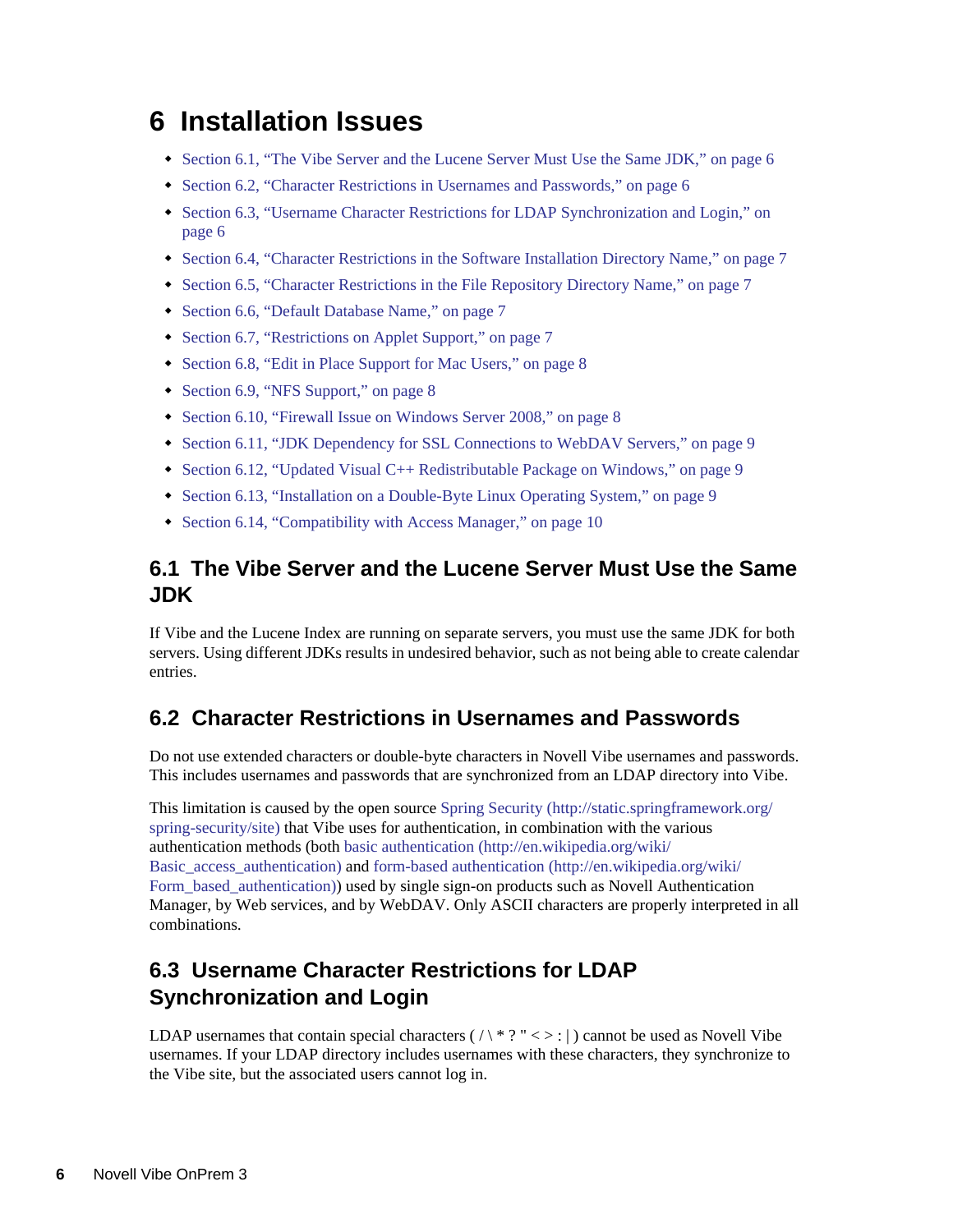These characters cannot be used in a Vibe username because a Vibe username becomes the user's workspace title, and the workspace title becomes an element of the hierarchical path that leads to the workspace. These characters are not legal characters in Linux and Windows pathnames.

## <span id="page-6-2"></span>**6.4 Character Restrictions in the Software Installation Directory Name**

Do not use extended characters or double-byte characters in the installation directory name for Novell Vibe file. The default location for the Vibe software is:

Linux: /opt/novell/teaming

Windows: c:\Program Files\Novell\Teaming

## <span id="page-6-1"></span>**6.5 Character Restrictions in the File Repository Directory Name**

Do not use extended characters or double-byte characters in directory names in the path to the Novell Vibe file repository. The default location for the file repository root directory is:

Linux: /var/opt/novell/teaming

Windows: c:\Novell\Teaming

The Oracle Outside In viewers that are used to render various file types into HTML for viewing in the Vibe site and for indexing do not handle directory names that include extended characters and double-byte characters.

## <span id="page-6-0"></span>**6.6 Default Database Name**

When you have the Novell Vibe installation program create the Vibe database for you, the database is given the name of sitescape. This database name is currently hard-coded into the database creation scripts used by the installation program. The name dates back to the name of the company that previously owned the Vibe software.

If you want the Vibe database to have a different name, you can edit the database creation script, then run the database creation script manually before you start the Vibe installation program. If you do this, you must also update the JDBC URL when you run the Vibe installation program.

**IMPORTANT:** Changing the Vibe database name is not recommended.

## <span id="page-6-3"></span>**6.7 Restrictions on Applet Support**

Applets are not supported in the following environments:

- Safari on Mac
- 64-bit Firefox on a system with a Java Runtime Environment (JRE) earlier than 1.6.0\_12 On a 64-bit operating system, updating to JRE 1.6.0.12 or later enables the applets to work.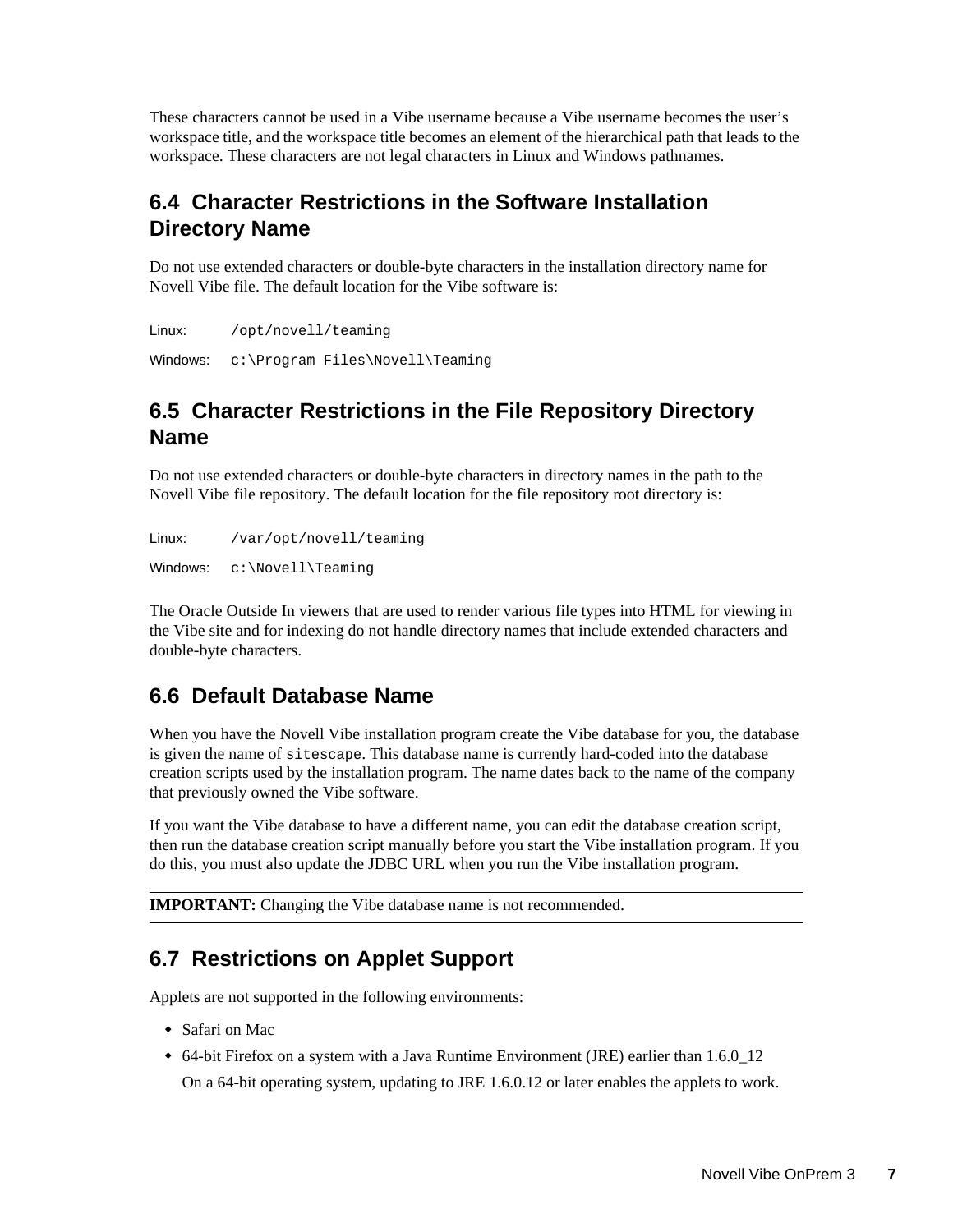For example, multi-file drag-and-drop from the desktop, file paste from the desktop, Edit in Place, and the graphical display in the workflow editor do not work where applets are not supported.

## <span id="page-7-0"></span>**6.8 Edit in Place Support for Mac Users**

For Mac users, Vibe looks for OpenOffice.org in the following directory on users' Mac workstations:

/Applications/OpenOffice.org.app

If your organization's standard location for OpenOffice.org is in a different location on users' workstations, you can reconfigure Vibe to look for OpenOffice.org in your preferred location.

**1** Change to the following directory:

```
Linux: /opt/novell/teaming/apache-tomcat-version/
                                     webapps/ssf/WEB-INF/classes/config
Windows: c:\Program Files\Novell\Teaming\apache-tomcat-version\
                                     webapps\ssf\WEB-INF\classes\config
```
- **2** Open the ssf.properties file in a text editor.
- **3** Locate the block of lines that start with:

edit.in.place.mac.editor

- **4** Copy that set of lines to the clipboard of your text editor.
- **5** Open the ssf-ext.properties file, which is located in the same directory as the ssf.properties file.
- **6** Paste the block of lines you copied at the end of the ssf-ext.properties file.
- **7** Edit the location of the OpenOffice.org software to reflect its location in your organization.
- **8** Save and close the ssf-ext.properties file.
- **9** Close the ssf.properties file without saving it.
- **10** Stop and restart Vibe to put the new software location into effect on your Vibe site.

## <span id="page-7-1"></span>**6.9 NFS Support**

NFS file system mounts are supported for placing the Vibe file repository on a remote server from where Vibe is running. However, NFS file system mounts are not supported for placing the Lucene index on a remote server from where the Lucene Index Server is running.

## <span id="page-7-2"></span>**6.10 Firewall Issue on Windows Server 2008**

On Windows Server 2008 R2, the firewall is enabled by default and ports 80 and 443 are blocked. Vibe needs to use these ports, so Vibe needs to be an allowed program on your Windows server.

To prepare your Windows Server 2008 machine for use with Vibe:

- **1** In the Control Panel, double-click *Windows Firewall*.
- **2** Click *Allow a program through Windows Firewall*.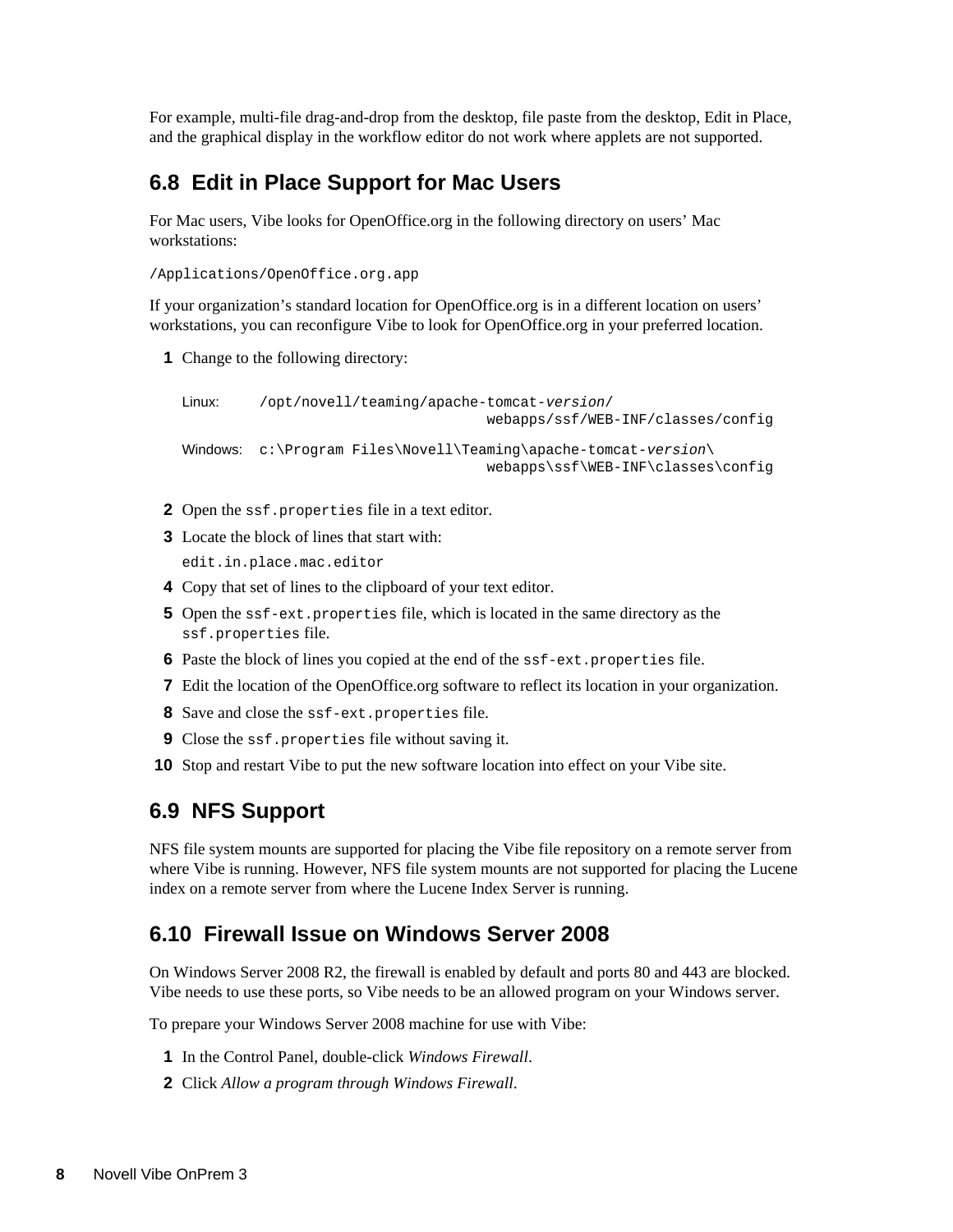- <span id="page-8-3"></span>**3** Open the ports that Vibe needs to use through the firewall:
	- **3a** Click *Add Port*.
	- **3b** In the *Name* field, specify a descriptive name for the HTTP port that Vibe uses for nonsecure connections.
	- **3c** In the *Port* field, specify 80.
	- **3d** Click *OK*.
	- **3e** Repeat [Step 3a](#page-8-3) through [Step 3d](#page-8-4) for the secure HTTP port of 443.
- <span id="page-8-4"></span>**4** After defining the two ports, click *OK* in the Windows Firewall Settings dialog box to allow Vibe to communicate through the firewall on these ports.

## <span id="page-8-0"></span>**6.11 JDK Dependency for SSL Connections to WebDAV Servers**

If you want to use an SSL connection between your Novell Vibe site and a WebDAV server, and if the WebDAV server has a self-signed certificate rather than a certificate provided by a certificate authority, you must use the Sun JDK. The existing Vibe functionality for handling self-signed certificates is not compatible with the way the IBM JDK handles self-signed certificates.

## <span id="page-8-1"></span>**6.12 Updated Visual C++ Redistributable Package on Windows**

Novell Vibe uses Oracle Outside In 8.3.0 viewer technology for displaying documents and images on the Vibe site and for indexing documents. This viewer technology relies on Support Pack 1 of the Microsoft Visual C++ 2005 Redistributable Package. If the Windows server where you install Vibe does not already have the latest version of the Visual C++ Redistributable Package installed, you must install it before your Vibe site can function properly. The required version of the Visual C++ Redistributable Package is available from:

- [Microsoft Visual C++ 2005 SP1 Redistributable Package \(x86\)](http://www.microsoft.com/downloads/details.aspx?familyid=200B2FD9-AE1A-4A14-984D-389C36F85647&displaylang=en) (http://www.microsoft.com/ downloads/details.aspx?familyid=200B2FD9-AE1A-4A14-984D-389C36F85647&displaylang=en)
- [Microsoft Visual C++ 2005 SP1 Redistributable Package \(x64\)](http://www.microsoft.com/downloads/details.aspx?familyid=EB4EBE2D-33C0-4A47-9DD4-B9A6D7BD44DA&displaylang=en) (http://www.microsoft.com/ downloads/details.aspx?familyid=EB4EBE2D-33C0-4A47-9DD4- B9A6D7BD44DA&displaylang=en)

For more information, see *New Dependency for Outside In 8.2.0 and Newer Versions, Windows Products Only* (Doc ID 468895.1) on the [Oracle Support Web site](http://www.oracle.com/support) (http://www.oracle.com/support). Oracle Support site login is required in order to access the support document.

## <span id="page-8-2"></span>**6.13 Installation on a Double-Byte Linux Operating System**

On Linux, the Novell Vibe installation program does not currently accept double-byte input in any input fields.

To work around this limitation:

- **1** Copy the sample-installer.xml file to create an installer.xml file.
- **2** Open the installer.xml file in a text editor.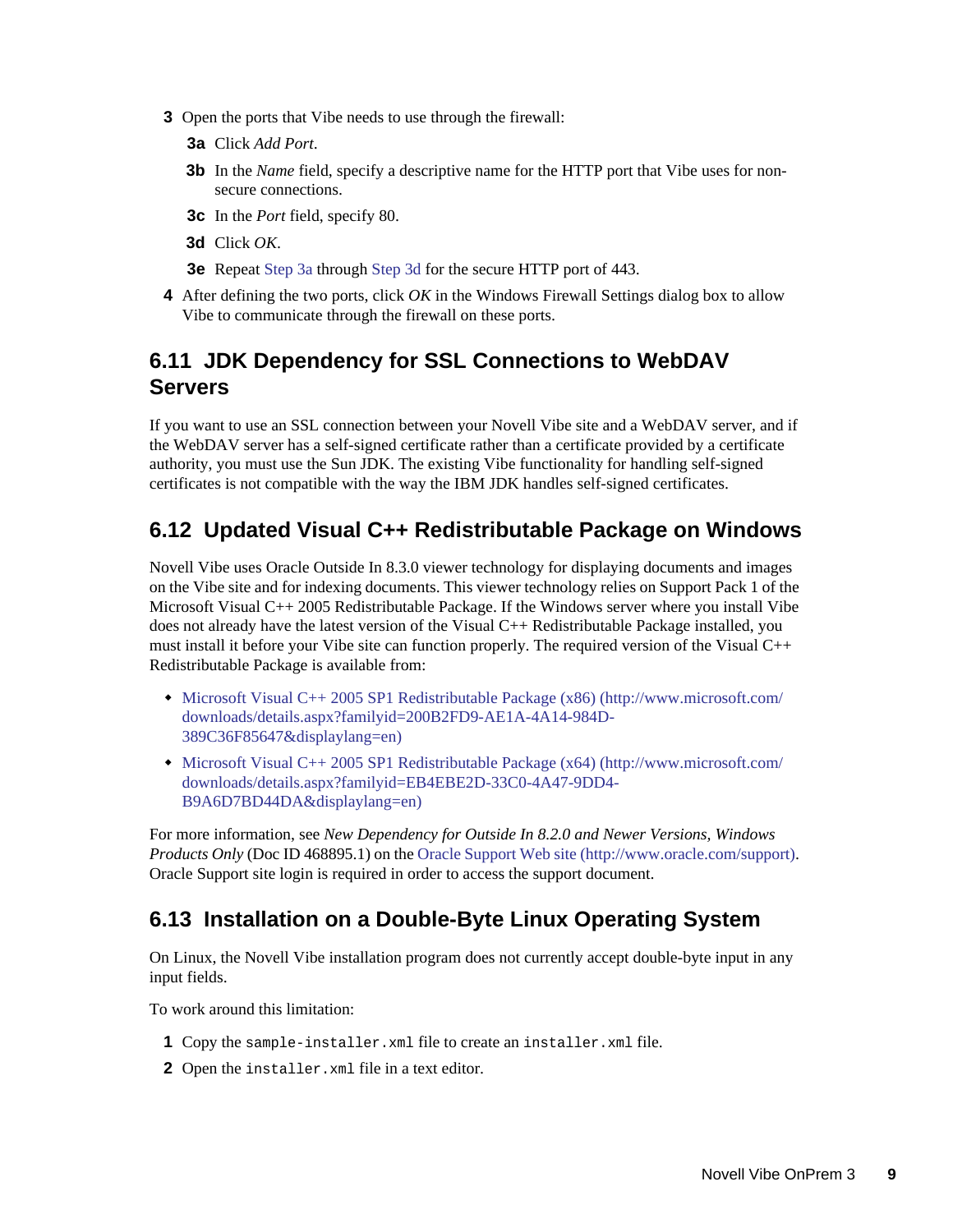- **3** For a Basic installation:
	- **3a** In the Network section, specify your settings for the following fields:

```
name=
port=
listenPort=
securePort=
secureListinPort=
shutdownPort=
ajpPort=
keystoreFile=
```
**3b** In the Database section, specify your settings for the following fields for the type of database that you plan to use:

username= password=

**3c** In the InternalInboundSMTP section, specify your settings for the following fields in the subsection for either SMTP or secure SMTPS:

```
mail.smtp.host=
mail.smtp.user=
mail.smtp.password=
mail.smtp.port=
```
**3d** In the Inbound section, specify your settings for the following fields in the subsection for POP3 or secure POP3S, or IMAP or secure IMAPS:

```
mail.pop3.host=
mail.pop3.user=
mail.pop3.password=
mail.pop3.port=
mail.imap.host=
mail.imap.user=
mail.imap.password=
mail.imap.port=
```
- **4** For an Advanced installation, specify additional settings as needed.
- **5** Save the installer.xml file, then exit the text editor.
- **6** Run the Vibe installation program.

The settings you specified in the installer.xml file display as defaults as you proceed through the installation.

### <span id="page-9-0"></span>**6.14 Compatibility with Access Manager**

To successfully use Novell Vibe with Novell Access Manager, Access Manager 3.1 SP1 IR1 is required. This version is available on the [Novell Downloads Web site](http://download.novell.com) (http://download.novell.com).

## **7 Teaming Issues**

- [Section 7.1, "LDAP Synchronization Issue," on page 11](#page-10-0)
- [Section 7.2, "Workspace Copy Limitation," on page 12](#page-11-0)
- [Section 7.3, "Export/Import Limitation," on page 12](#page-11-1)
- [Section 7.4, "Filenames That Contain Double-Byte Characters Are Changed When Creating a](#page-11-2)  [ZIP File," on page 12](#page-11-2)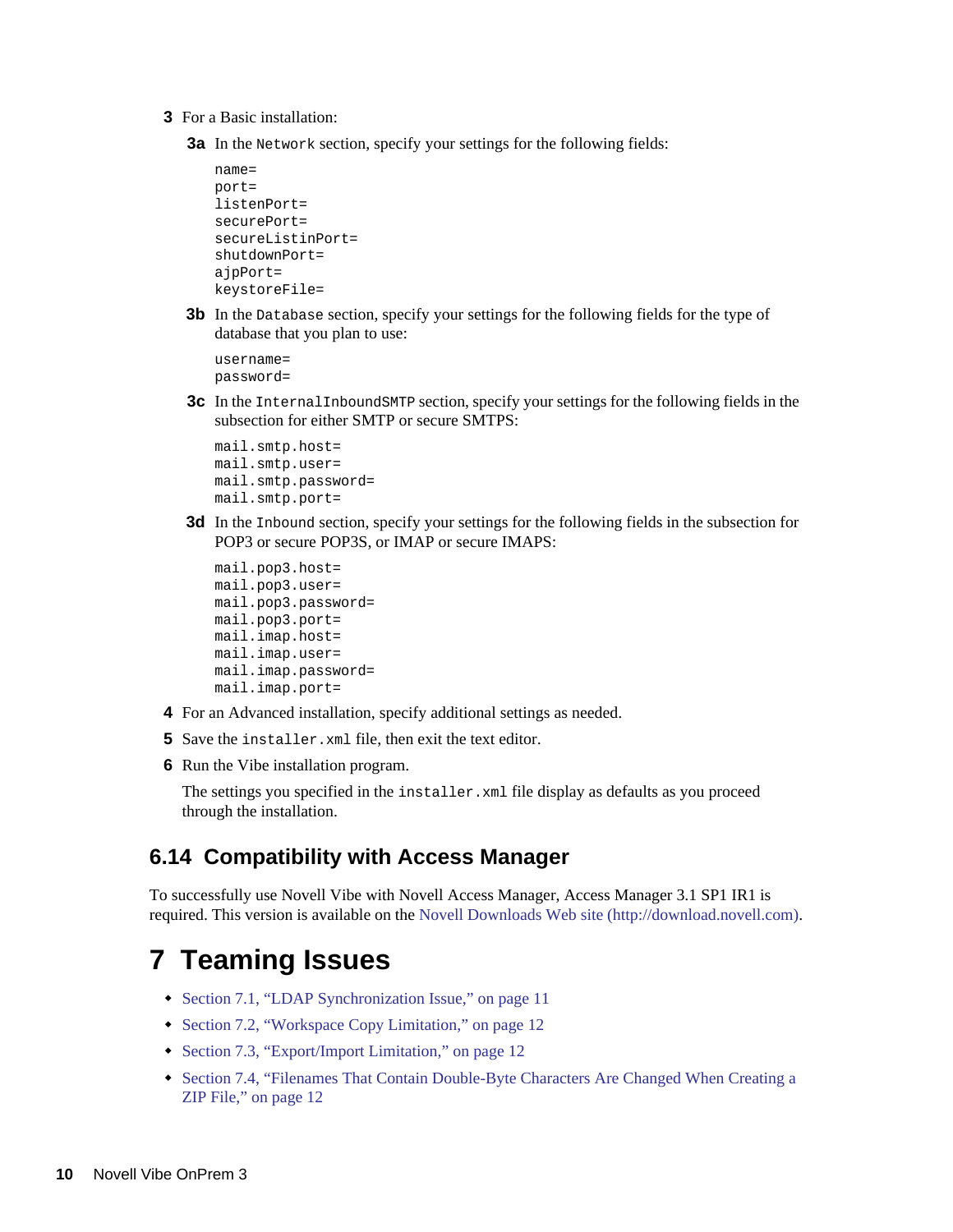- [Section 7.5, "File Deletion Issue with MySQL," on page 12](#page-11-3)
- [Section 7.6, "File Rename Issue When Using WebDAV," on page 13](#page-12-2)
- [Section 7.7, "Password-Protected Files," on page 13](#page-12-0)
- [Section 7.8, "Mirrored Folder Structure Limitation," on page 13](#page-12-3)
- [Section 7.9, "Mirrored Folder Versioning Limitation," on page 13](#page-12-4)
- [Section 7.10, "License Report Issues," on page 13](#page-12-5)
- [Section 7.11, "Date Attribute in Custom Entries and Views," on page 13](#page-12-1)
- [Section 7.12, "Drag and Drop from a GroupWise Message," on page 14](#page-13-1)
- [Section 7.13, "GroupWise Integration Issue," on page 14](#page-13-2)
- [Section 7.14, "Firefox Limitation When Sending E-Mail," on page 14](#page-13-0)
- [Section 7.15, "Windows Update for WebDAV Functionality for Windows Vista and Windows](#page-14-0)  [XP," on page 15](#page-14-0)
- [Section 7.16, "WebDAV/Edit in Place Issues with Microsoft Windows Vista and Microsoft](#page-14-1)  [Office," on page 15](#page-14-1)
- [Section 7.17, "WebDAV/Edit in Place Issue on Windows 7," on page 16](#page-15-0)
- [Section 7.18, "WebDAV URL Issue on Windows Vista and Windows 7," on page 16](#page-15-1)
- [Section 7.19, "WebDAV Limitations on Mac," on page 16](#page-15-2)
- Section 7.20, "Viewing a Vibe Folder through Windows Explorer Displays an Additional [Folder on Windows XP," on page 17](#page-16-1)
- [Section 7.21, "Data Quota Issue with OpenOffice.org," on page 17](#page-16-0)
- [Section 7.22, "HTML Conversion Error on SLES 10 SP3," on page 17](#page-16-2)
- [Section 7.23, "The User Profile Does Not Support Custom JSP Files," on page 18](#page-17-0)

## <span id="page-10-0"></span>**7.1 LDAP Synchronization Issue**

If you create Novell Vibe users by importing users from an LDAP directory, and if all users in the LDAP directory do not appear in Vibe, you might be experiencing one of the following issues:

- Your LDAP directory might not be using a consistent user attribute (exclusively uid or exclusively cn). Repeat the LDAP synchronization process and use the other user attribute. The remaining users should then appear in Vibe.
- If you selected cn, if you configured multiple contexts to search for users, and if you have multiple users with the same username, only the first instance of the duplicate username is synchronized into Vibe.

To help prevent issues with your LDAP synchronization, you should specify an LDAP attribute that uniquely identifies the user. For more information, see "LDAP Attribute to Identify a User" in "LDAP Connections" in the *Novell Vibe OnPrem 3 Installation Guide*.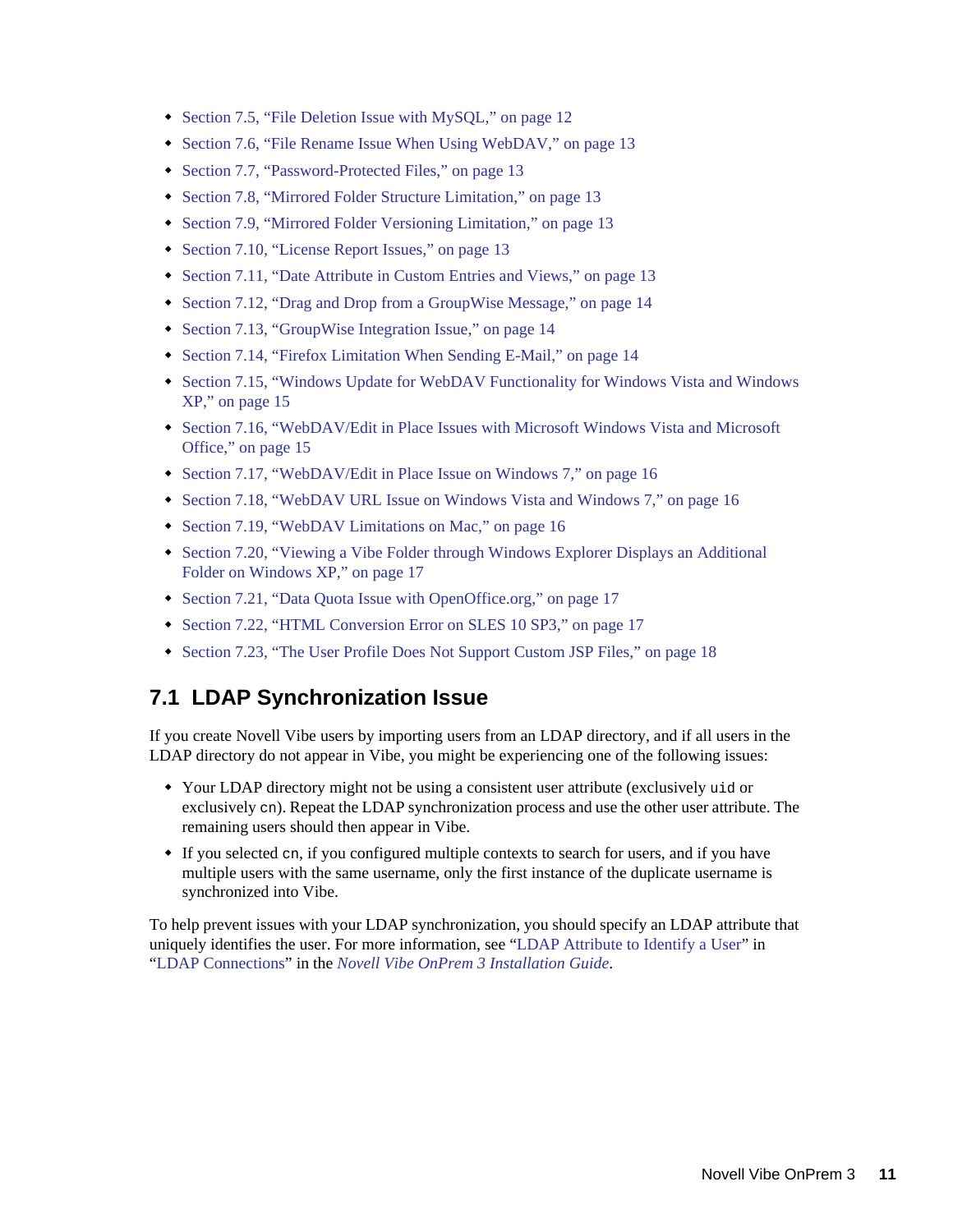## <span id="page-11-0"></span>**7.2 Workspace Copy Limitation**

When you copy a workspace, the custom form and workflow definitions in that workspace are not transferred to the copy of the workspace. You can work around this limitation by moving the definitions to a higher level in the workspace tree.

- **1** Navigate to the folder in the original workspace where the definitions are located.
- **2** On the Workspace toolbar, click *Manage > Form and View Designers*.
- **3** Expand the Form and View Designers tree, then click the definition that you want to move.
- **4** In the Definition Properties box, click *Move This Definition* to display the workspace and folder tree for your Vibe site, then expand the tree as needed to display an appropriate destination for the definition.

To make the definition available in the copy of the original workspace, move the definition to a location in the tree that is above both the original workspace and the copy of the workspace.

To make the definition available globally on your Vibe site, move it to the root of the workspace and folder tree.

- **5** To move the definition, select the destination, then click *OK*.
- **6** Click *Close* twice to return to the main Vibe page.
- **7** Verify that the definition is now available in the copy of the workspace.
- **8** Repeat this procedure for each definition that needs to be available in the copied workspace.

## <span id="page-11-1"></span>**7.3 Export/Import Limitation**

When you export a workspace or folder that includes links to external workspaces, folders, or entries, the target data pointed to by the external links is not exported along with the workspace or folder. The reference to the external target is exported, but external data is not exported because the hierarchy at the import location would probably not accommodate data that is not part of the exported workspace or folder.

## <span id="page-11-2"></span>**7.4 Filenames That Contain Double-Byte Characters Are Changed When Creating a ZIP File**

When Vibe 3 is used to create a z<sub>IP</sub> file with files that contain double-byte characters in the filename, the filenames for the downloaded files are displayed as \_file1, \_file2, \_file3, etc. This is because the Java ZIP file facility is not capable of creating filenames that contain doublebyte characters.

The files within Vibe remain unchanged.

For information on how to download files in Vibe, see "Downloading Files" in the *Novell Vibe OnPrem 3 User Guide*.

## <span id="page-11-3"></span>**7.5 File Deletion Issue with MySQL**

If you are using MySQL, you might see the following error when you upload files and then delete them: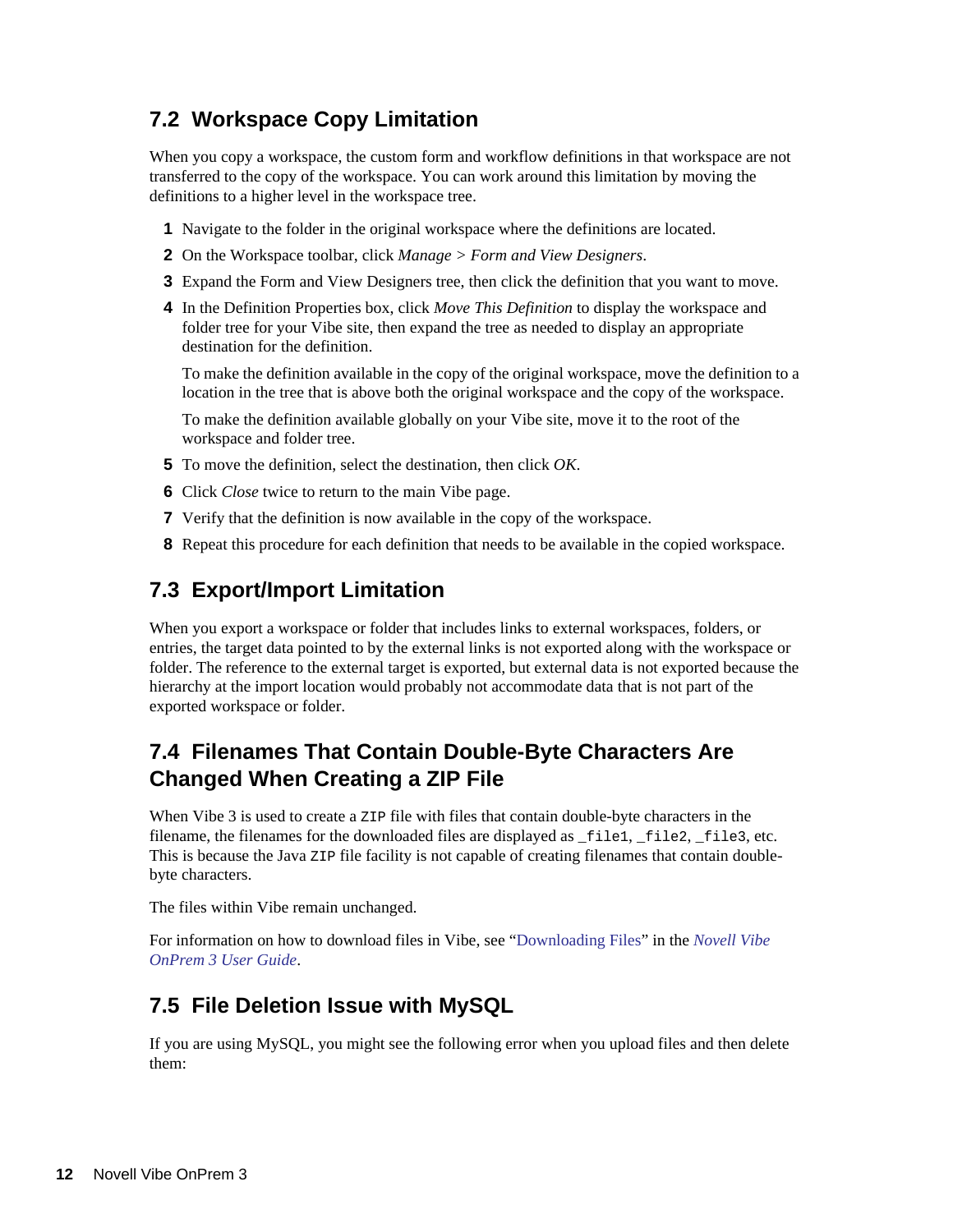```
class org.hibernate.exception.GenericJDBCException
Cannot release connection
```
This is related to a [MySQL defect](http://bugs.mysql.com/bug.php?id=45357) (http://bugs.mysql.com/bug.php?id=45357). To resolve the problem, update MySQL to version [5.1.40](http://dev.mysql.com/downloads/mysql) (http://dev.mysql.com/downloads/mysql).

## <span id="page-12-2"></span>**7.6 File Rename Issue When Using WebDAV**

Renaming a Vibe file through a WebDAV client renames the attachment file only. It does not rename the title of the Vibe folder entry that the file is associated with.

This is because of the capability recently added to Vibe that allows you to specify any title of your choosing when creating a File entry, regardless of the filename of the associated file. Historically, the title for all File entries was the same as the filename of the associated file.

## <span id="page-12-0"></span>**7.7 Password-Protected Files**

Files that have been password-protected in the application where they were created cannot be viewed on the Novell Vibe site. This is working as designed.

## <span id="page-12-3"></span>**7.8 Mirrored Folder Structure Limitation**

You cannot use the Novell Vibe Move This Folder feature to move one Mirrored File folder inside of another Mirrored File folder.

## <span id="page-12-4"></span>**7.9 Mirrored Folder Versioning Limitation**

If you edit a file in a mirrored folder and then check the version history, you see only the latest version of the file and only the latest version of the file is available for editing from the mirrored location. This is working as designed. Document versioning is not currently available in mirrored folders.

## <span id="page-12-5"></span>**7.10 License Report Issues**

You can view current Novell Vibe license usage by clicking the *Administration* icon, then under *Reports*, clicking *License Report*. The License Report currently counts three internal, local users  $($  emailPostingAgent,  $j$ obProcessingAgent, and synchronizationAgent) as LDAP users. These internal users do not count against your Vibe license usage. The report also includes LDAP users with local users.

## <span id="page-12-1"></span>**7.11 Date Attribute in Custom Entries and Views**

If you use the Date attribute in a custom entry or view, users in different time zones might see a different date compared to what you see.

Novell Vibe stores the date as midnight on the selected date in the Vibe user's time zone in GMT. So, for example, January 13, 2010 in the Mountain time zone is stored as GMT-7:00 (20100113T0700). No problem appears for people in the same time zone. However, for people in a different time zone, Mountain time zone midnight could be a different day for them in their time zone. This discrepancy will be resolved in an upcoming release.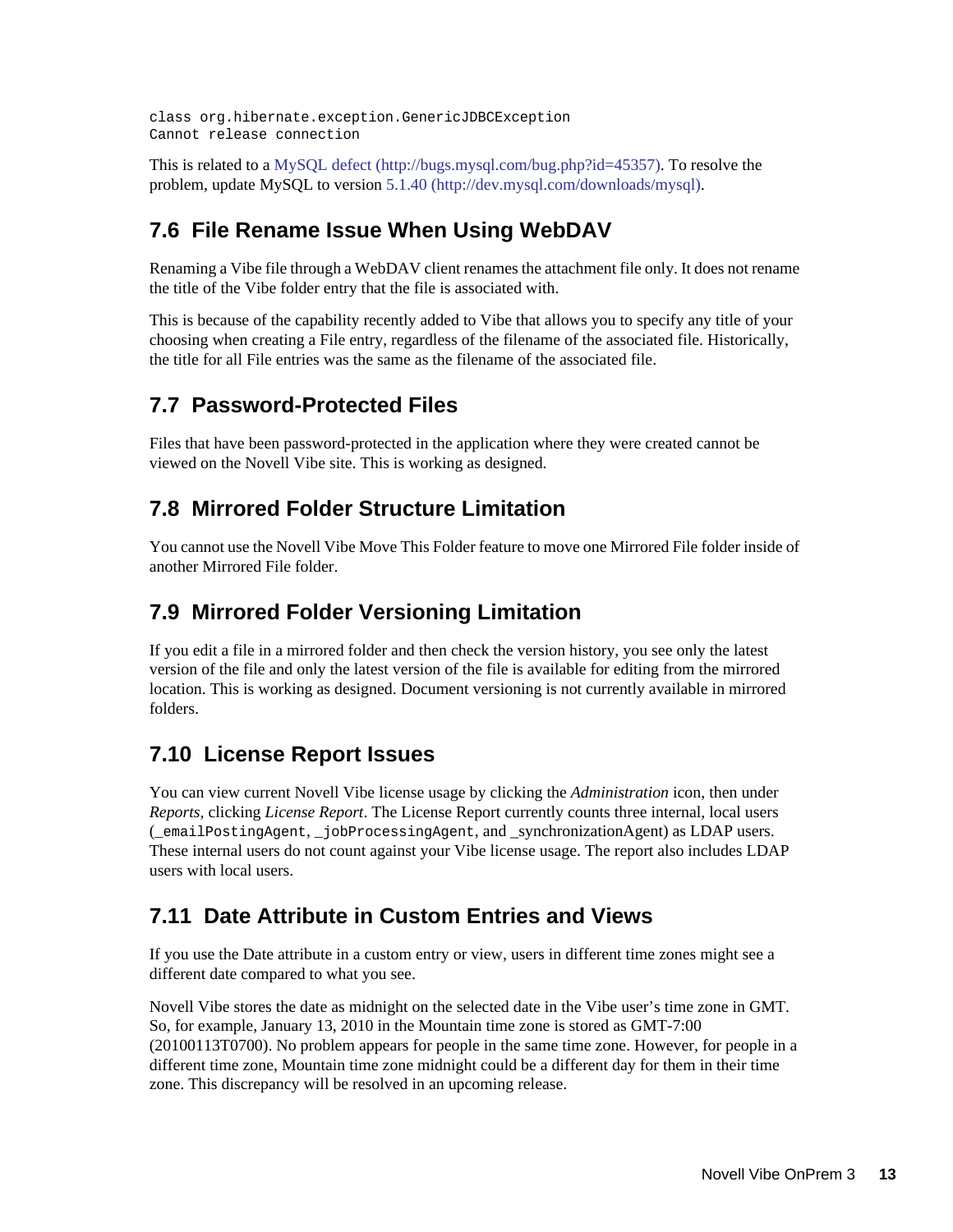## <span id="page-13-1"></span>**7.12 Drag and Drop from a GroupWise Message**

In the GroupWise client, you cannot drag a file that is attached to a GroupWise message and drop it successfully into the Novell Vibe drag-and-drop window that opens when you click *Add file to folder* on the Folder Entry toolbar. Save the attachment first, then drag and drop the saved file into the drag-and-drop window.

## <span id="page-13-2"></span>**7.13 GroupWise Integration Issue**

In order to access a Novell Vibe site from the GroupWise Windows client, the time setting on the GroupWise user's workstation must match the time setting on the Vibe server within five minutes. If there is a discrepancy of more than five minutes, the GroupWise client's attempt to contact the Vibe site times out. If possible, reset the time of the server or the workstation to the correct and matching time.

If the time difference is a necessary part of your system configuration, you can change the timeout setting for Web services such as GroupWise that authenticate to the Vibe site through [WS-Security](http://en.wikipedia.org/wiki/Web_Services_Security) (http://en.wikipedia.org/wiki/Web\_Services\_Security).

**1** Make a backup copy of the following file:

*teaming\_directory*/webapps/ssf/WEB-INF/server-config.wsdd

- **2** Open the server-config.wsdd file in a text editor.
- <span id="page-13-3"></span>**3** Search for the following section:

```
<handler type="java:org.apache.ws.axis.security.WSDoAllReceiver">
<parameter name="passwordCallbackClass"
value="org.kablink.teaming.remoting.ws.security.PWCallback"/>
<parameter name="action" value="UsernameToken Timestamp"/>
</handler>
```
<span id="page-13-4"></span>**4** Insert a timeToLive parameter with large timeout value (for example, 86400 for 24 hours).

```
<handler type="java:org.apache.ws.axis.security.WSDoAllReceiver">
<parameter name="passwordCallbackClass"
value="org.kablink.teaming.remoting.ws.security.PWCallback"/>
<parameter name="action" value="UsernameToken Timestamp"/>
<parameter name="timeToLive" value="86400"/>
</handler>
```
- **5** Repeat [Step 3](#page-13-3) and [Step 4](#page-13-4) for the second instance of the section in the server-config.wsdd file.
- **6** Save the server-config.wsdd file, then restart the server.

This configuration change affects all client applications that authenticate to the server through WS-Security, not just GroupWise.

## <span id="page-13-0"></span>**7.14 Firefox Limitation When Sending E-Mail**

If you send an e-mail message from the Novell Vibe site, and you have a typographical error or invalid recipient in the *Add E-Mail Addresses* field, an error displays, along with a *Return to Previous Page* button. In Firefox, you return to the Send E-Mail page, but the message content is lost. In Internet Explorer, the message content is retained.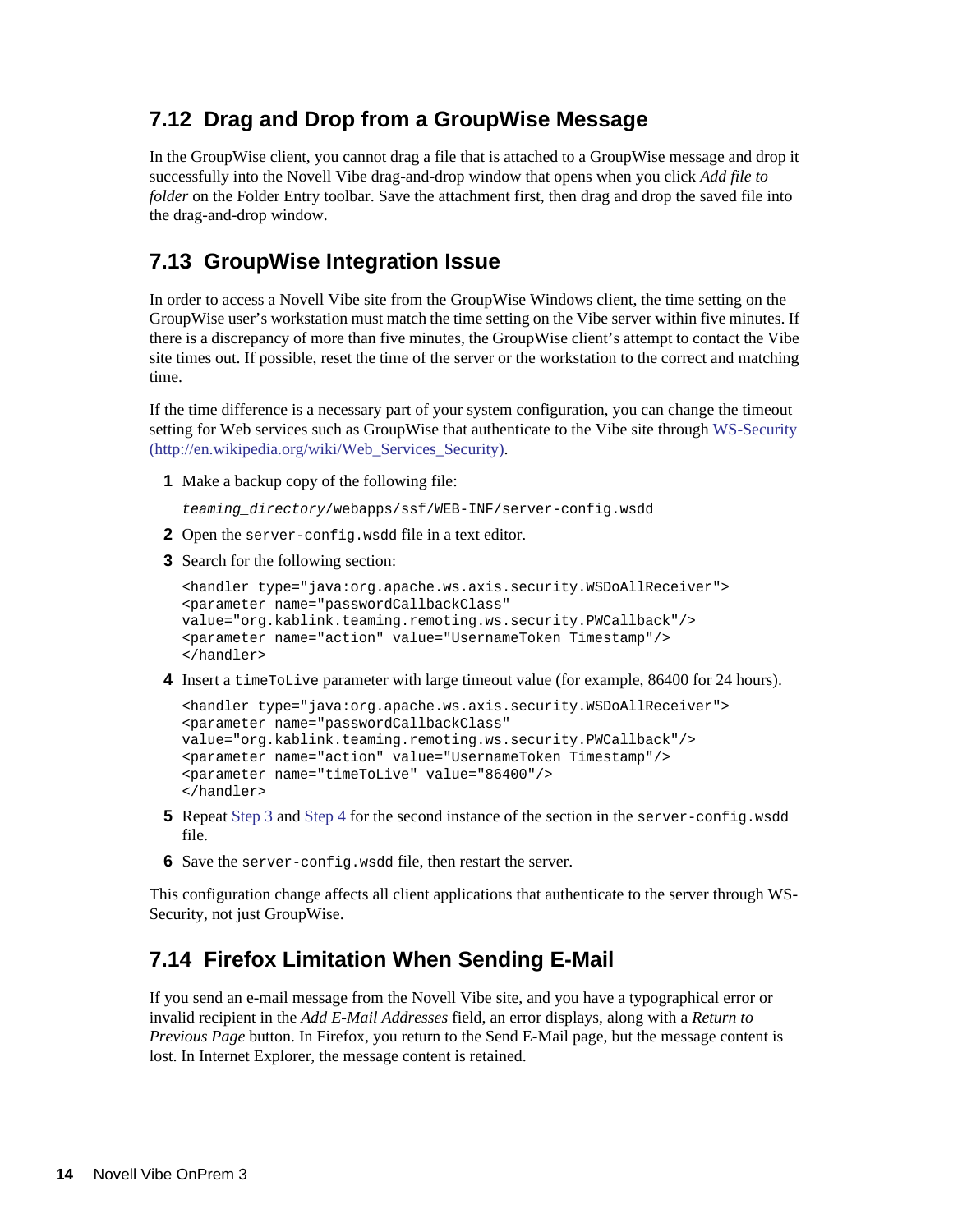When you use Firefox to send e-mail from the Vibe site, select Vibe users as recipients whenever possible, or copy recipient e-mail addresses to avoid typographical errors in the *Add E-Mail Addresses* field.

## <span id="page-14-0"></span>**7.15 Windows Update for WebDAV Functionality for Windows Vista and Windows XP**

**IMPORTANT:** Install this update only on Windows Vista and Windows XP. Do not install this update on Windows 7.

In order to use the Novell Vibe Edit in Place feature in your browser on Windows Vista and Windows XP, you must install the following Windows WebDAV update:

[Software Update for Web Folders \(KB907306\)](http://www.microsoft.com/downloads/details.aspx?familyid=17C36612-632E-4C04-9382-987622ED1D64&displaylang=en) (http://www.microsoft.com/downloads/ details.aspx?familyid=17C36612-632E-4C04-9382-987622ED1D64&displaylang=en).

This Windows update enables OpenOffice.org and Microsoft Office to interact correctly with the Vibe Edit in Place feature.

## <span id="page-14-1"></span>**7.16 WebDAV/Edit in Place Issues with Microsoft Windows Vista and Microsoft Office**

Microsoft Windows Vista has some issues with WebDAV access that affect all WebDAV interactions. In addition, a Vista-specific issue with applets can prevent the Novell Vibe Edit in Place feature from working properly. Be sure you are running the latest version of Vista. Be sure you have installed the Windows WebDAV update described in [Section 7.15, "Windows Update for](#page-14-0)  [WebDAV Functionality for Windows Vista and Windows XP," on page 15](#page-14-0).

Windows Vista users who are using Internet Explorer might see a Java warning when they try to use Edit in Place. (Firefox users do not see this error.)

To configure Internet Explorer to support the Vibe Edit in Place feature:

- **1** In Internet Explorer, click *Tools > Internet Options*.
- **2** Click *Security*, select *Trusted Sites*, then click *Sites*.
- **3** In the *Add this website to the zone* field, specify the URL of your Vibe server, then click *Add*.
- **4** Select or deselect *Require server verification (https:) for all sites in this zone* as appropriate for your Vibe server.
- **5** Click *Close*, then click *OK* to save the security settings.

To configure Windows Vista to support the Vibe Edit in Place feature in Microsoft Office, you must add new keys to the Windows registry for each Microsoft Office application.

- **1** In Windows Explorer, navigate to Program Files/Microsoft Office/Office12.
- **2** Scroll down to each Microsoft Office .exe in turn:

```
excel.exe
powerpnt.exe
winword.exe
...
```
**3** Right-click each executable, then click *Properties*.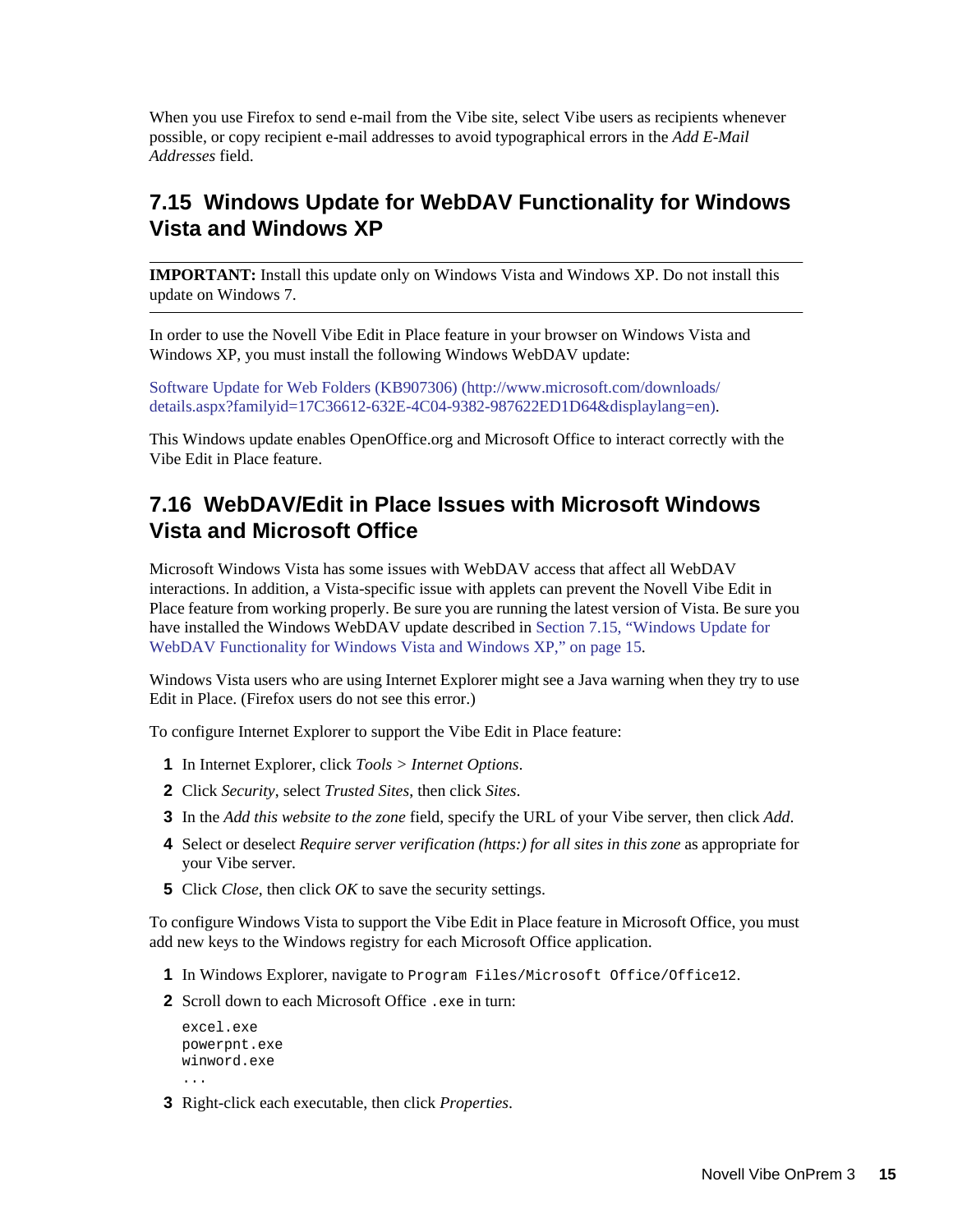- **4** Click *Compatibility*.
- **5** Select *Run this program in compatibility mode for*, then select *Windows XP (Service Pack 2)* from the drop-down list.
- **6** Reboot the computer.

You should now be able to use the Vibe Edit in Place feature with Microsoft Office files.

**NOTE:** Although these steps enable Edit in Place for Vibe, they do not fix Vista's inability to attach via WebDAV in Vibe.

For additional information on applets, view the following Sun bulletins:

- [Bug 6440902](http://bugs.sun.com/bugdatabase/view_bug.do?bug_id=6440902) (http://bugs.sun.com/bugdatabase/view\_bug.do?bug\_id=6440902)
- [Bug 6432317](http://bugs.sun.com/bugdatabase/view_bug.do?bug_id=6432317) (http://bugs.sun.com/bugdatabase/view\_bug.do?bug\_id=6432317)

## <span id="page-15-0"></span>**7.17 WebDAV/Edit in Place Issue on Windows 7**

If you use the Novell Vibe Edit in Place feature to edit a Word document using Office 2007 or Office 2010 on a Windows 7 workstation, Word requests a location to save the edited file rather than saving it back to the Vibe site. Depending on whether you want to run Vibe with a secure HTTPS) or nonsecure (HTTP) connection, this affects how you need to configure Vibe. For more information, see "Editing Files with Edit-in-Place Functionality" in "Configuring Vibe to Support WebDAV on Windows 7" in the *Novell Vibe OnPrem 3 Administration Guide*.

## <span id="page-15-1"></span>**7.18 WebDAV URL Issue on Windows Vista and Windows 7**

If you copy the WebDAV URL associated with a Novell Vibe folder and try to use the Add Network Location feature, Windows Vista and Windows 7 might not be able to map the drive. Instead, you should always use the Map Network Drive feature when using Vibe on Windows Vista and Windows 7.

## <span id="page-15-2"></span>**7.19 WebDAV Limitations on Mac**

When using WebDAV functionality in a Mac environment, you encounter various limitations.

- ["Limitations When Editing Files on Mac through WebDAV" on page 16](#page-15-3)
- ["Limitations When Viewing a Vibe Folder on Mac through WebDAV" on page 16](#page-15-4)

#### <span id="page-15-3"></span>**7.19.1 Limitations When Editing Files on Mac through WebDAV**

Edit-in-Place functionality is not supported on Mac when you use Microsoft Office as your document editor. To use Edit-in-Place functionality on Mac, you must use OpenOffice as your document editor.

For more information, see "Using WebDAV to Edit Individual Files" in the *Novell Vibe OnPrem 3 Advanced User Guide*.

#### <span id="page-15-4"></span>**7.19.2 Limitations When Viewing a Vibe Folder on Mac through WebDAV**

Because of limitations with WebDAV on Mac, you cannot use WebDAV to view a Vibe folder in a Mac environment.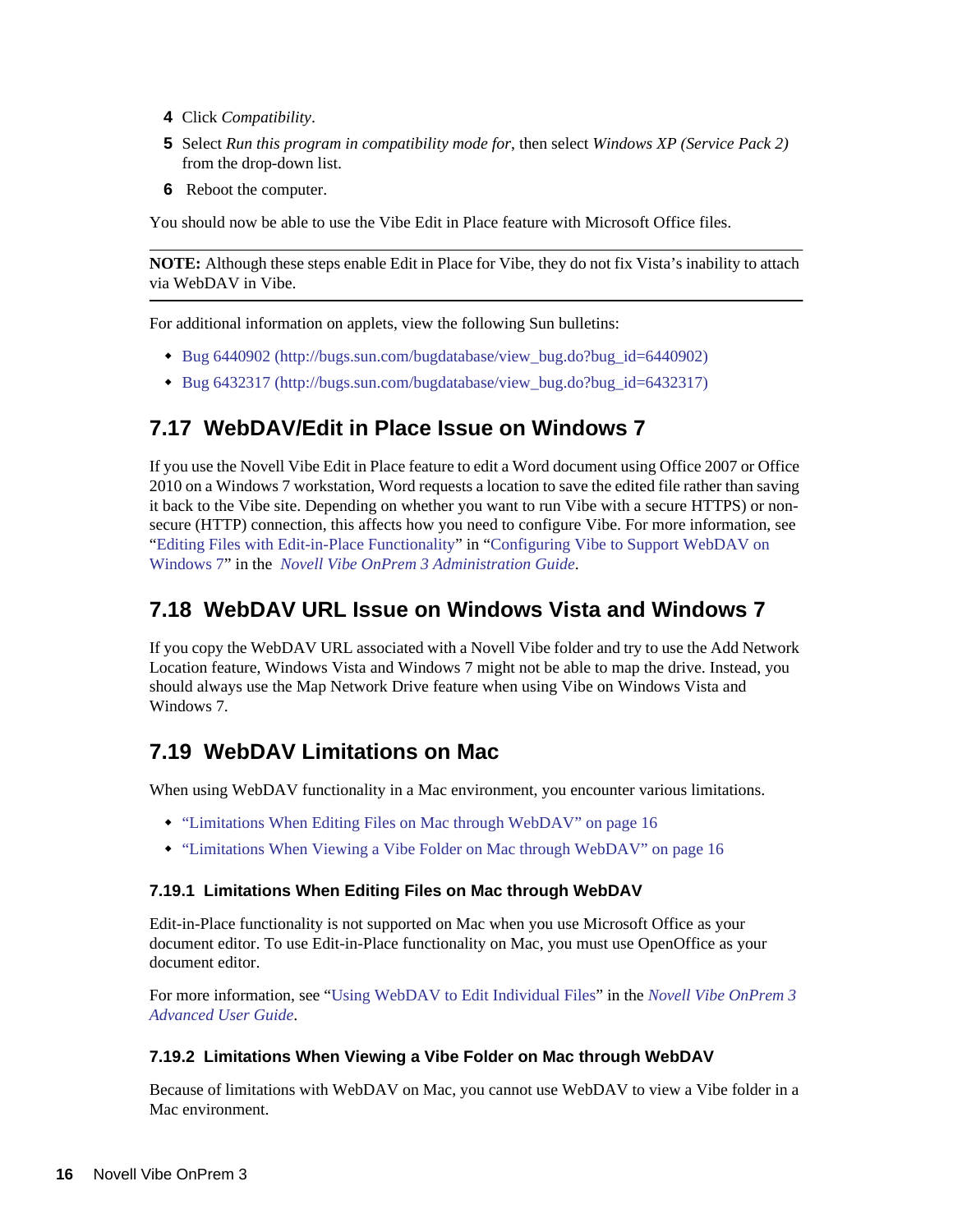For more information, see "Using WebDAV on a Vibe Folder" in the *Novell Vibe OnPrem 3 Advanced User Guide*.

## <span id="page-16-1"></span>**7.20 Viewing a Vibe Folder through Windows Explorer Displays an Additional Folder on Windows XP**

On Windows XP, when you view a Vibe folder through Windows Explorer, an additional sub-folder with the same name as the parent folder might be displayed.

To resolve this problem:

- **1** Launch a Web browser.
- **2** Navigate to the Microsoft Download Center and install the Software Update for Web Folders (KB907306) (http://www.microsoft.com/downloads/details.aspx?FamilyId=17C36612-632E-4C04-9382-987622ED1D64&displaylang=en)
- **3** Follow the on-screen instructions to install the software update.

## <span id="page-16-0"></span>**7.21 Data Quota Issue with OpenOffice.org**

OpenOffice.org creates a new document version each time you click *Save*, instead of creating one new version when you exit the edited document. This behavior can cause you to quickly meet your data quota. You can avoid creating unnecessary versions of the same document, and if you do create them, you can delete them.

- ["Avoiding Unnecessary Document Version Creation" on page 17](#page-16-3)
- ["Deleting Unnecessary Versions of a Document" on page 17](#page-16-4)

#### <span id="page-16-3"></span>**7.21.1 Avoiding Unnecessary Document Version Creation**

To avoid creating unnecessary versions of the same document, do either of the following:

- Do not click *Save* multiple times when editing a document. Instead, click *Save* only once, before closing the document in OpenOffice.org.
- When you edit documents in Vibe, use a document editor other than OpenOffice.org, such as Microsoft Word.

#### <span id="page-16-4"></span>**7.21.2 Deleting Unnecessary Versions of a Document**

You can delete specific versions of a file, as described in "Deleting Existing Versions of a File" in the *Novell Vibe OnPrem 3 User Guide*.

### <span id="page-16-2"></span>**7.22 HTML Conversion Error on SLES 10 SP3**

If you see an HTML Conversion Error when you try to view a file, your Vibe server might be missing necessary libraries.

To install the missing libraries:

**1** Change to the following directory:

```
/opt/novell/teaming/stellent-converter/linux/x86
```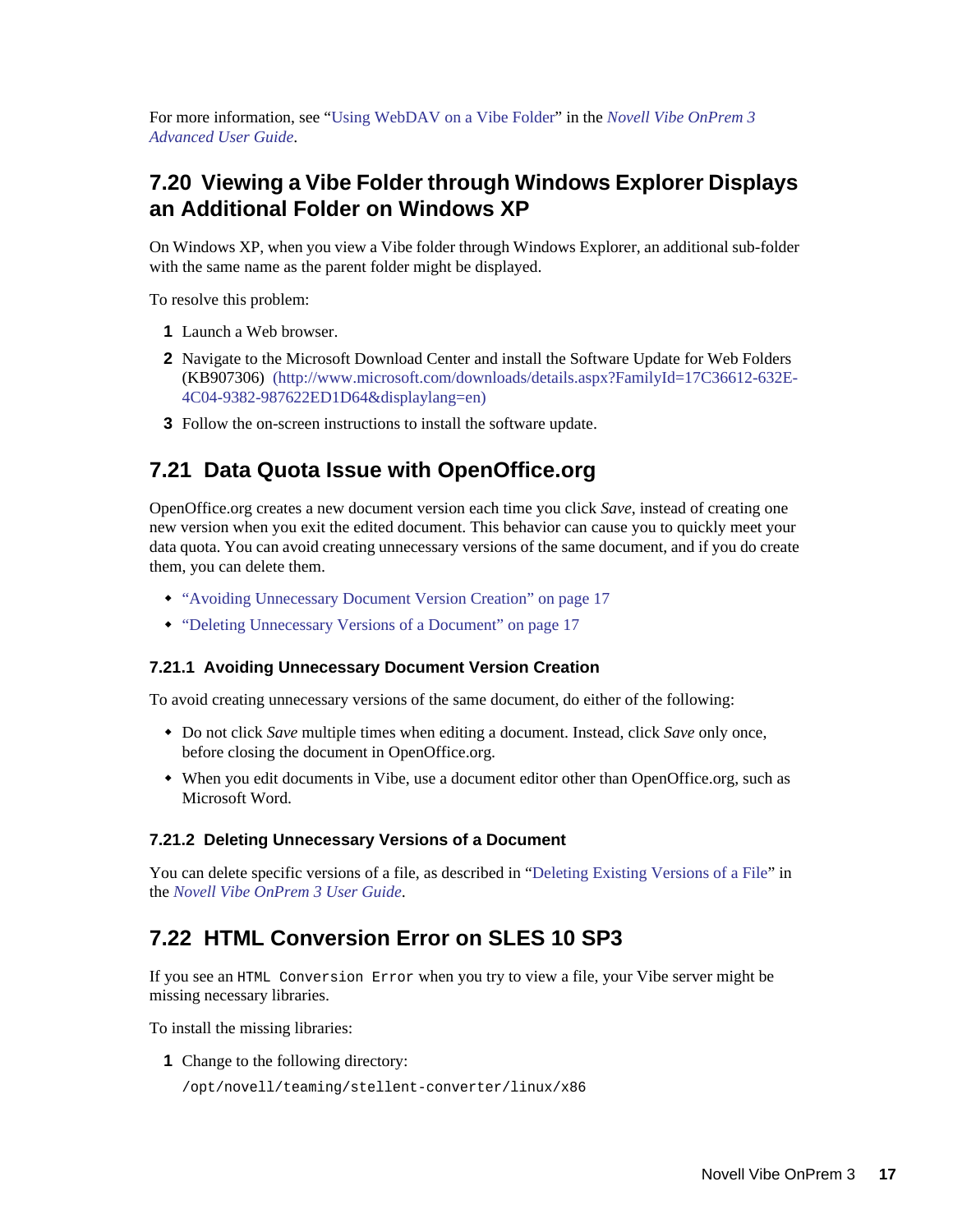**2** Run the exporter program.

The errors about missing input and output files are to be expected.

- **3** Look for errors about missing libraries.
- **4** If there are library errors, install any libraries that are missing.

### <span id="page-17-0"></span>**7.23 The User Profile Does Not Support Custom JSP Files**

When you create or modify attributes for the User Profile form and view in the Form and View Designers tool, you cannot reference custom JSP files.

This ability still exists for modifying attributes for workspaces, folders, and entries, as described in "Enabling Vibe Forms and Views to Reference JSP Files" in the *Novell Vibe OnPrem 3 Advanced User Guide*.

## **8 Developer Issues**

[Section 8.1, "Multi-Reference Values in SOAP Payloads," on page 18](#page-17-1)

### <span id="page-17-1"></span>**8.1 Multi-Reference Values in SOAP Payloads**

By default, Novell Vibe SOAP payloads do not generate multi-reference values. You can change the server-config.wsdd files so that multi-reference values are generated.

**1** Change to the directory where a server-config.wsdd file is located.

A Vibe installation includes two server-config.wsdd files. The default locations of these files vary by platform:

```
Linux: /opt/novell/teaming/apache-tomcat-version/webapps/ssf/WEB-INF
         /opt/novell/teaming/apache-tomcat-version/webapps/ssr/WEB-INF
Windows: c:\Program Files\Novell\Teaming\apache-tomcat-version\webapps\
                                                             ssf\WEB-INF
         c:\Program Files\Novell\Teaming\apache-tomcat-version\webapps\
                                                             ssr\WEB-INF
```
**2** In the following line:

<parameter name="sendMultiRefs" value="false"/> change false to true.

- **3** Save the server-config.wsdd file, then exit the text editor.
- **4** Create a backup copy of the modified server-config.wsdd file.

If you update the Vibe software, the server-config.wsdd file is overwritten by the Vibe Installation program. You must either restore the updated file after the update or repeat the modification.

**5** Repeat the procedure for the second server-config.wsdd file in the Vibe software.

# **9 Localization Issues**

[Section 9.1, "XSS Report Is Not Localized," on page 19](#page-18-0)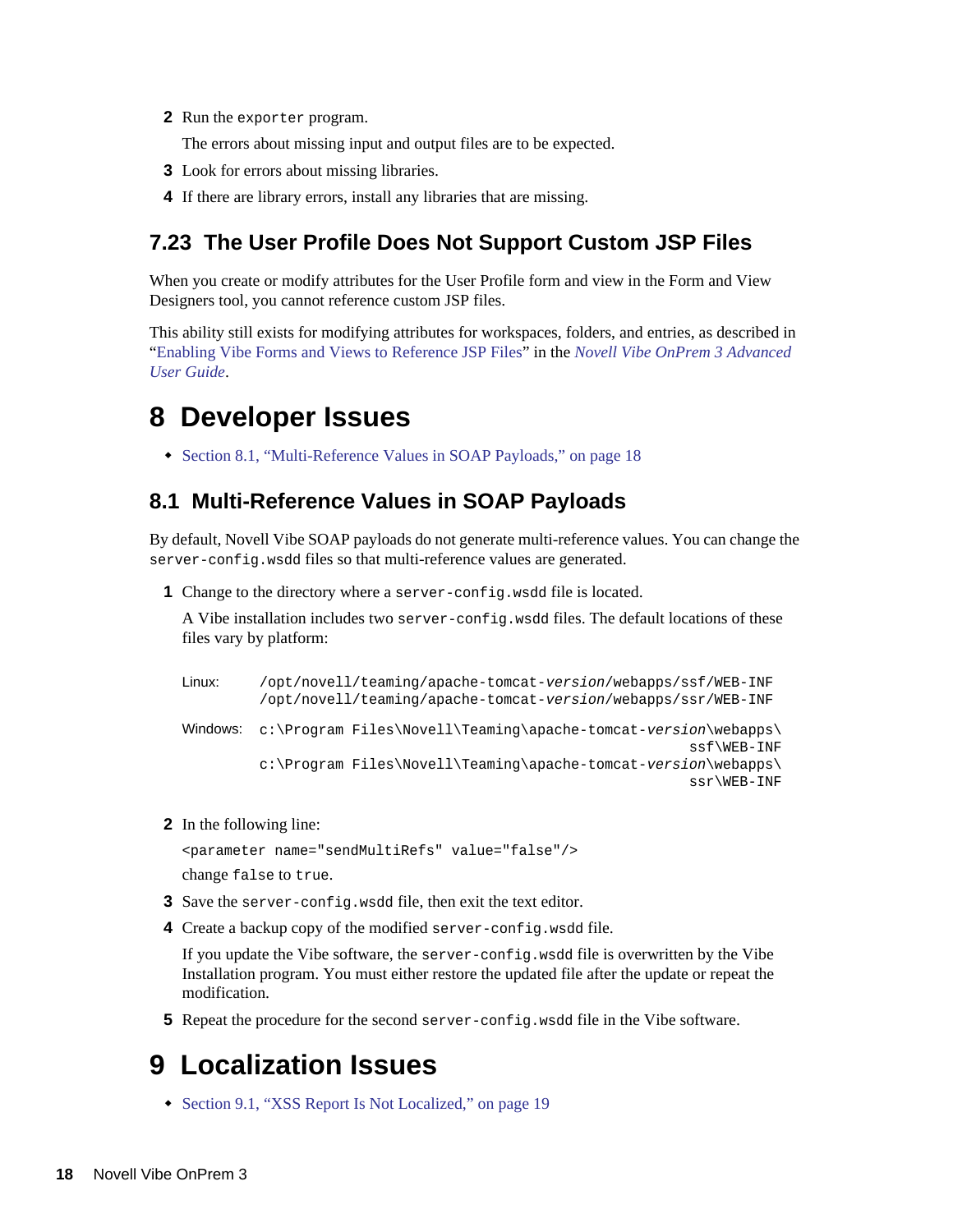- [Section 9.2, "User Names with Extended Characters Do Not Display in E-Mail Messages](#page-18-1)  [When Viewed in GroupWise," on page 19](#page-18-1)
- [Section 9.3, "Extended Characters Are Not Allowed in Simple URLs," on page 20](#page-19-0)
- [Section 9.4, "Extended and Double-Byte Characters in Attachment Filenames," on page 20](#page-19-1)
- [Section 9.5, "Chinese Characters in Activity Logs," on page 20](#page-19-2)
- [Section 9.6, "Internet Explorer 6 Limitation with International Characters in Filenames," on](#page-19-3)  [page 20](#page-19-3)

## <span id="page-18-0"></span>**9.1 XSS Report Is Not Localized**

The cross-site scripting (XSS) report described in "Cross-Site Scripting Report" in the *Novell Vibe OnPrem 3 Administration Guide* is available only in English for the Vibe OnPrem 3 release.

## <span id="page-18-1"></span>**9.2 User Names with Extended Characters Do Not Display in E-Mail Messages When Viewed in GroupWise**

User names that contain extended characters are not displayed in the *From* area of e-mail messages that are sent from Vibe and are viewed in GroupWise.

To resolve this issue, you need to modify the startup scripts for your Vibe server. The startup scripts and their locations differ slightly depending on whether your Vibe installation is running on a Linux or a Windows server.

- ["Linux" on page 19](#page-18-2)
- ["Windows" on page 19](#page-18-3)

#### <span id="page-18-2"></span>**9.2.1 Linux**

- **1** Open the catalina.sh file in a text editor. This file is located in the following directory: opt/novell/teaming/apache-tomcat/bin
- **2** Search for UTF8 in the file, then change this to UTF-8.
- **3** Stop and restart the Vibe server.

#### <span id="page-18-3"></span>**9.2.2 Windows**

- **1** Open the service.bat file in a text editor. This file is located in the following directory: c:\Program Files\Novell\Teaming\apache-tomcat\bin
- **2** Search for UTF8 in the file, then change this to UTF-8.
- **3** Open the catalina.bat file in a text editor. This file is located in the following directory: c:\Program Files\Novell\Teaming\apache-tomcat\bin
- **4** Search for UTF8 in the file, then change this to UTF-8.
- **5** Stop and restart the Vibe server.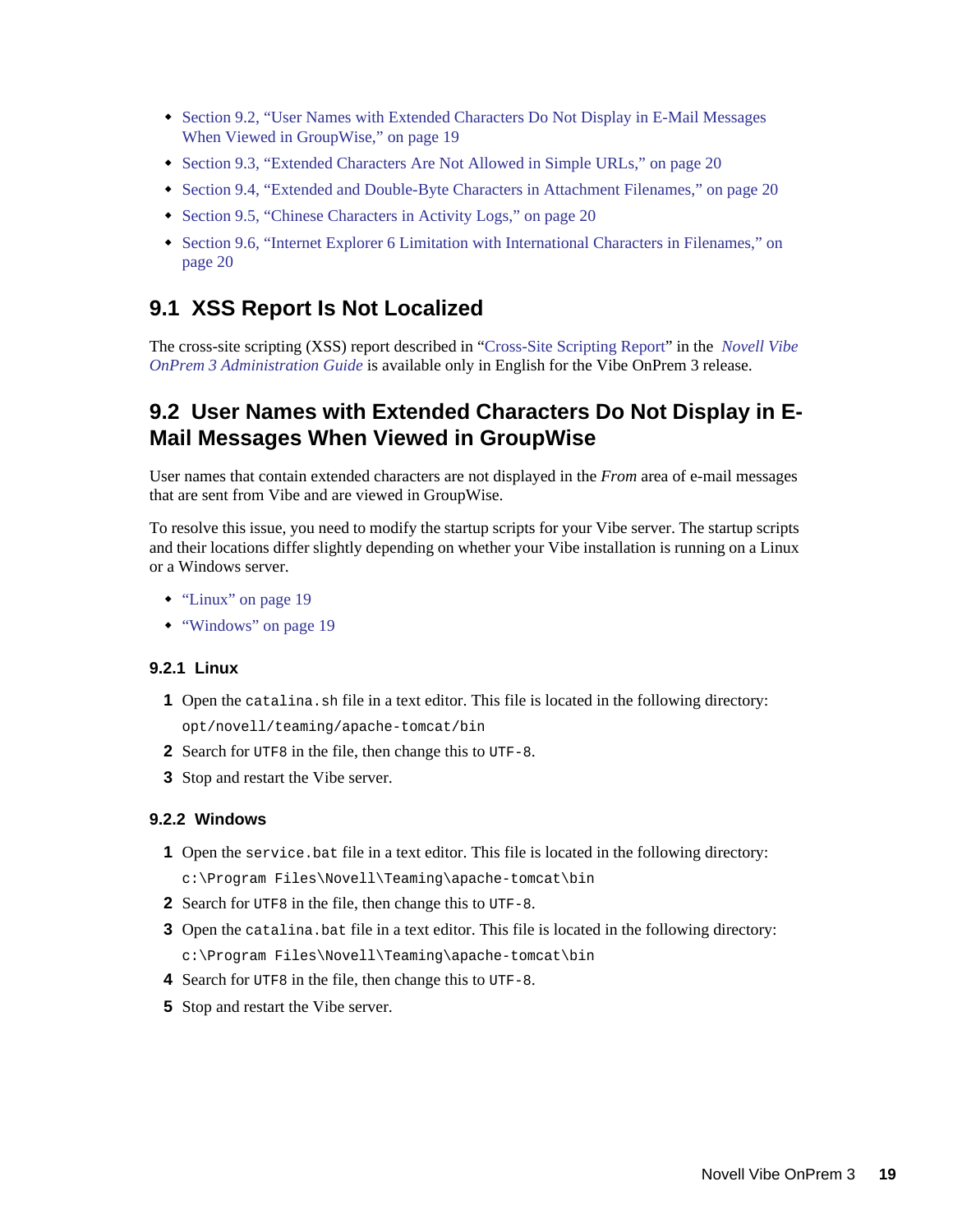## <span id="page-19-0"></span>**9.3 Extended Characters Are Not Allowed in Simple URLs**

On the Configure Default Settings page of your workspace, the *Define URL* field does not accept extended characters. Use only alphabetic characters and numbers in simple URLs.

## <span id="page-19-1"></span>**9.4 Extended and Double-Byte Characters in Attachment Filenames**

If Outlook users send postings to the Novell Vibe site and if the messages have attachments with extended or double-byte characters in the filenames, the attachment does not arrive on the Vibe site unless the Exchange server is properly configured. To configure the Exchange server to pass the filenames correctly, follow the instructions in *[Foreign Characters Appear as Question Marks When](http://www.windowsnetworking.com/kbase/WindowsTips/Windows2000/AdminTips/Exchange/ForeigncharactersappearasquestionmarkswhensentfromOWA.html)  [Sent from OWA](http://www.windowsnetworking.com/kbase/WindowsTips/Windows2000/AdminTips/Exchange/ForeigncharactersappearasquestionmarkswhensentfromOWA.html)* [\(](http://www.windowsnetworking.com/kbase/WindowsTips/Windows2000/AdminTips/Exchange/ForeigncharactersappearasquestionmarkswhensentfromOWA.html)http://www.windowsnetworking.com/kbase/WindowsTips/Windows2000/ AdminTips/Exchange/ForeigncharactersappearasquestionmarkswhensentfromOWA.html).

## <span id="page-19-2"></span>**9.5 Chinese Characters in Activity Logs**

When a report.csv file for an activity report is opened in Microsoft Excel, Chinese characters do not display correctly, even though the report.csv file has been created correctly, because Excel always reads the file using the ISO Latin character set.

One workaround is to use the OpenOffice.org Calc spreadsheet program instead of Excel. It displays Chinese characters correctly.

As a workaround in Excel:

- **1** Import the report.csv file into Excel by using *Data > Import External Data > Import Data*.
- **2** Select the report.csv file, then click *Open*.
- **3** Select *Delimited*, select *UTF-8*, then click *Next*.
- **4** Select *Comma* as the delimiter, click *Next*, then click *Finish*.

Excel should now display the Chinese characters correctly.

## <span id="page-19-3"></span>**9.6 Internet Explorer 6 Limitation with International Characters in Filenames**

In Internet Explorer 6, if you upload a file whose filename includes international characters into a File folder, and if you edit that file and create a new version, the link to the original version of the file no longer works, because Internet Explorer 6 double-encoded the filename. To resolve this issue, update to Internet Explorer 7 or later.

# **10 Security Issue**

To ensure that your Novell Vibe site is adequately secure, keep your operating system updated with all patches and security fixes.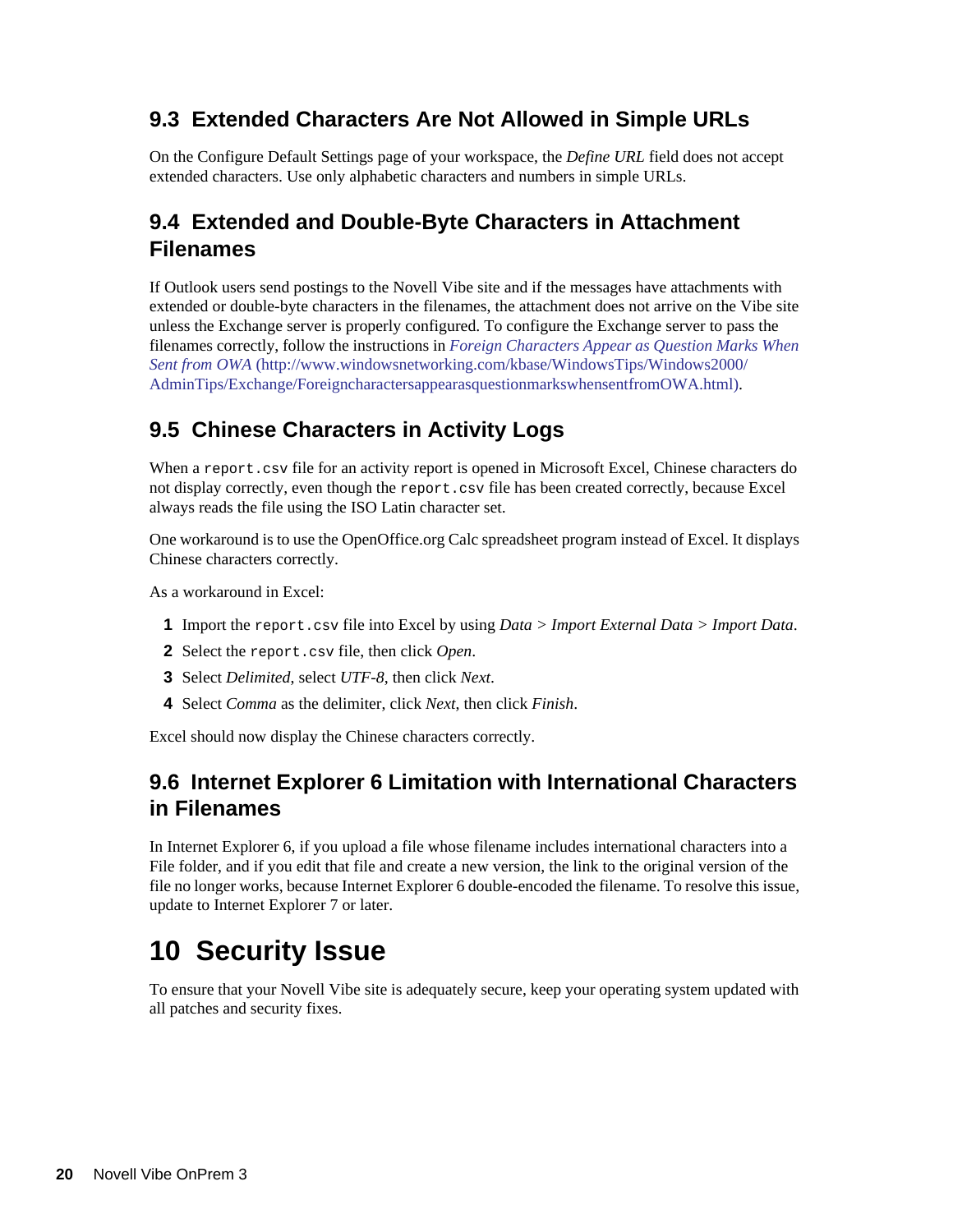# **11 Vibe Documentation**

The following sources provide information about Novell Vibe 3:

- Online product documentation: [Novell Vibe 3 Documentation Web site](http://www.novell.com/documentation/vibe_onprem3) (http:// www.novell.com/documentation/vibe\_onprem3)
- Product documentation included within Novell Vibe:

Click the *Help* icon (question mark) in the upper right corner of the Vibe Home page.

In addition to the Novell Vibe product documentation, the following resources provide additional information about Vibe 3:

- [Novell Vibe product site](http://www.novell.com/products/vibe-on-premise/) (http://www.novell.com/products/vibe-on-premise/)
- [Novell Vibe OnPrem Resource Library](http://www.novell.com/products/vibe-on-premise/resource-library/) (http://www.novell.com/products/vibe-on-premise/ resource-library/)
- [Novell Vibe OnPrem Cool Solutions](http://www.novell.com/communities/coolsolutions/vibe-onprem) (http://www.novell.com/communities/coolsolutions/vibeonprem)
- [Novell Vibe Support Forum](http://forums.novell.com/novell-product-support-forums/teaming/) (http://forums.novell.com/novell-product-support-forums/ teaming/)

# **12 Legal Notices**

Novell, Inc. makes no representations or warranties with respect to the contents or use of this documentation, and specifically disclaims any express or implied warranties of merchantability or fitness for any particular purpose. Further, Novell, Inc. reserves the right to revise this publication and to make changes to its content, at any time, without obligation to notify any person or entity of such revisions or changes.

Further, Novell, Inc. makes no representations or warranties with respect to any software, and specifically disclaims any express or implied warranties of merchantability or fitness for any particular purpose. Further, Novell, Inc. reserves the right to make changes to any and all parts of Novell software, at any time, without any obligation to notify any person or entity of such changes.

Any products or technical information provided under this Agreement may be subject to U.S. export controls and the trade laws of other countries. You agree to comply with all export control regulations and to obtain any required licenses or classification to export, re-export, or import deliverables. You agree not to export or re-export to entities on the current U.S. export exclusion lists or to any embargoed or terrorist countries as specified in the U.S. export laws. You agree to not use deliverables for prohibited nuclear, missile, or chemical biological weaponry end uses. Please refer to the [Novell International Trade Services Web page](http://www.novell.com/info/exports/) (http://www.novell.com/info/exports/) for more information on exporting Novell software. Novell assumes no responsibility for your failure to obtain any necessary export approvals.

Copyright © 2010 Novell, Inc. All rights reserved. No part of this publication may be reproduced, photocopied, stored on a retrieval system, or transmitted without the express written consent of the publisher.